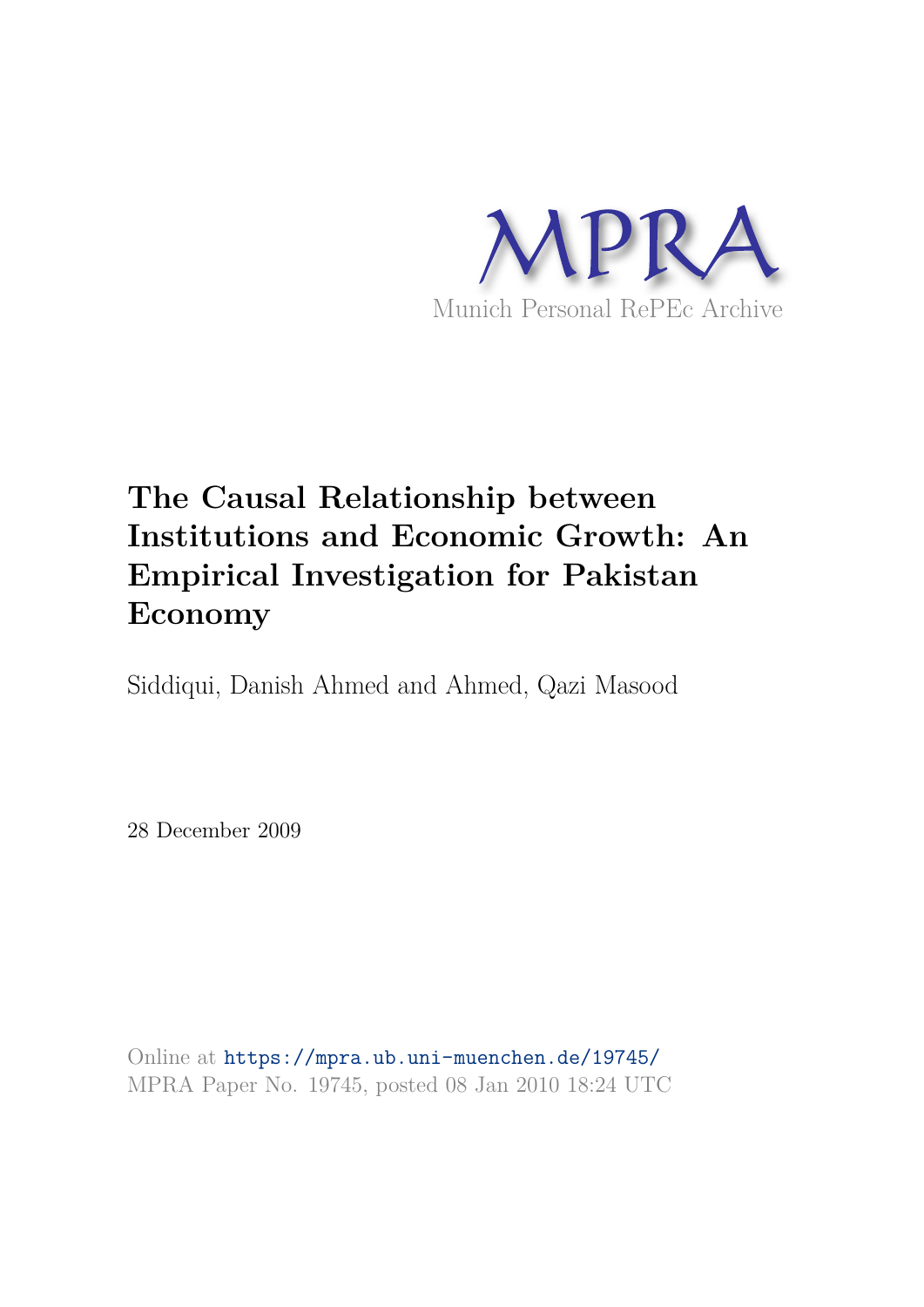# **The Causal Relationship between Institutions and Economic Growth: An Empirical Investigation for Pakistan Economy**

#### *Danish Ahmed Siddiqui<sup>1</sup> Qazi Masood Ahmed<sup>2</sup>*

*This paper investigates relationship between institutional quality and economic performance in Pakistan using the Johansen-Juselius cointegration technique and the Granger causality test. The study results indicate that Institutions and growth are cointegrated and thus exhibit a reliable long run relationship. The Granger causality test findings indicate that the causality between Institutions and growth is uni-directional. However, there is no short run causality from Institutions to growth and vice versa. Therefore, as a policy implication that institutional quality may cause to the sustainable increase in country's income in the long run, and success of any policy could be influenced by the soundness of institutions.*

# **1. Introduction**

<u>.</u>

Exploring the relationship between economic performance and the quality of domestic institutions has been a major area of interest. The better quality of institutions has a positive and significant effect on growth and human development and this effect is more vehement for long term growth than short term. The role of regulatory institutional capacity also play important role for the cross-country variations in economic growth through positive impact on total factor productivity. The causality between institutions and economic performance is also important issue and studies shows better institutions leads to a higher income rather than causation being in the opposite direction. Some studies find that the quality of governance and institutions is important in explaining the higher rates of investment through improving the climate for capital creation .Other studies reiterated institutional roles in improving

<sup>&</sup>lt;sup>1</sup> Research Scholar and PhD Candidate, Department of Economics, University of Karachi. [daanish79@hotmail.com](mailto:daanish79@hotmail.com). Ph. 923333485884

<sup>2</sup> *Associate Professor and Director Research, Institute of Business Administration, Karachi.* [qmasood@iba.edu.pk](mailto:qmasood@iba.edu.pk)*. Ph. 923002352239*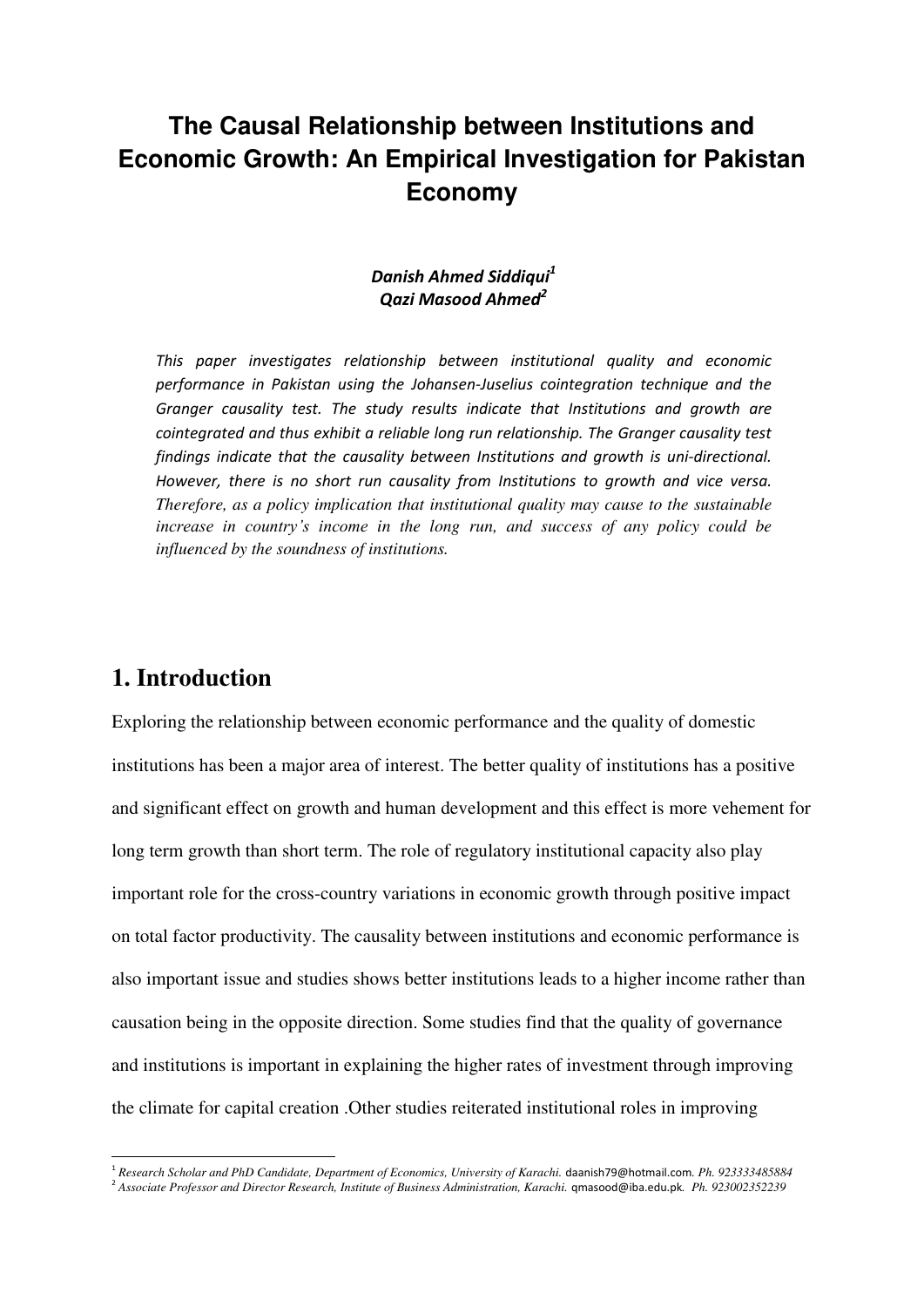international capital flows in particular FDI and portfolio investment. However most of the empirical evidence about the relationship between institutions and growth are based on crosssectional and cross-country analysis. Quite apart from general methodological flaws relating to model specification and econometric procedure, there are two fundamental limitations that make results from any cross-country study on the subject rather dubious. First, cross-country regression analysis is based on the implicit assumption of "homogeneity" in the observed relationship across countries. This is very restrictive assumption. Secondly, given vast difference among countries with respect to nature and quality of data, cross-country comparison is fraught with danger. These considerations point a need for undertaking econometric analysis of individual countries over time in order to build a sound empirical foundation for informing the policy debate. There is a rich literature on Solow growth model, extended growth model, endogenous growth model and extended endogenous growth model. This literature assumes transmission mechanism, distributive policies and institutions, are working properly and income is converging to high level. However, in developing countries such as Pakistan, this assumption is may not be valid and could be one of the most important reasons for low productivity and skewed income distribution.

The present study makes an early attempt to test empirically the role of institution on economic development of Pakistan. However, there is compelling evidence that many macroeconomics time series are non-stationary and as a result, OLS estimates using these data may produce spurious results. Although by now there exist well-developed techniques for handling non-stationary time series data. So far, no attempt has yet been made in Pakistan to study the long run causal relationship between institutions and economic performance by using well developed econometric techniques. This study employ *Johansen-Juselius cointegration technique and the Granger causality test to* examines the long run causal relationship between institutions and economic performance on annual data for Pakistan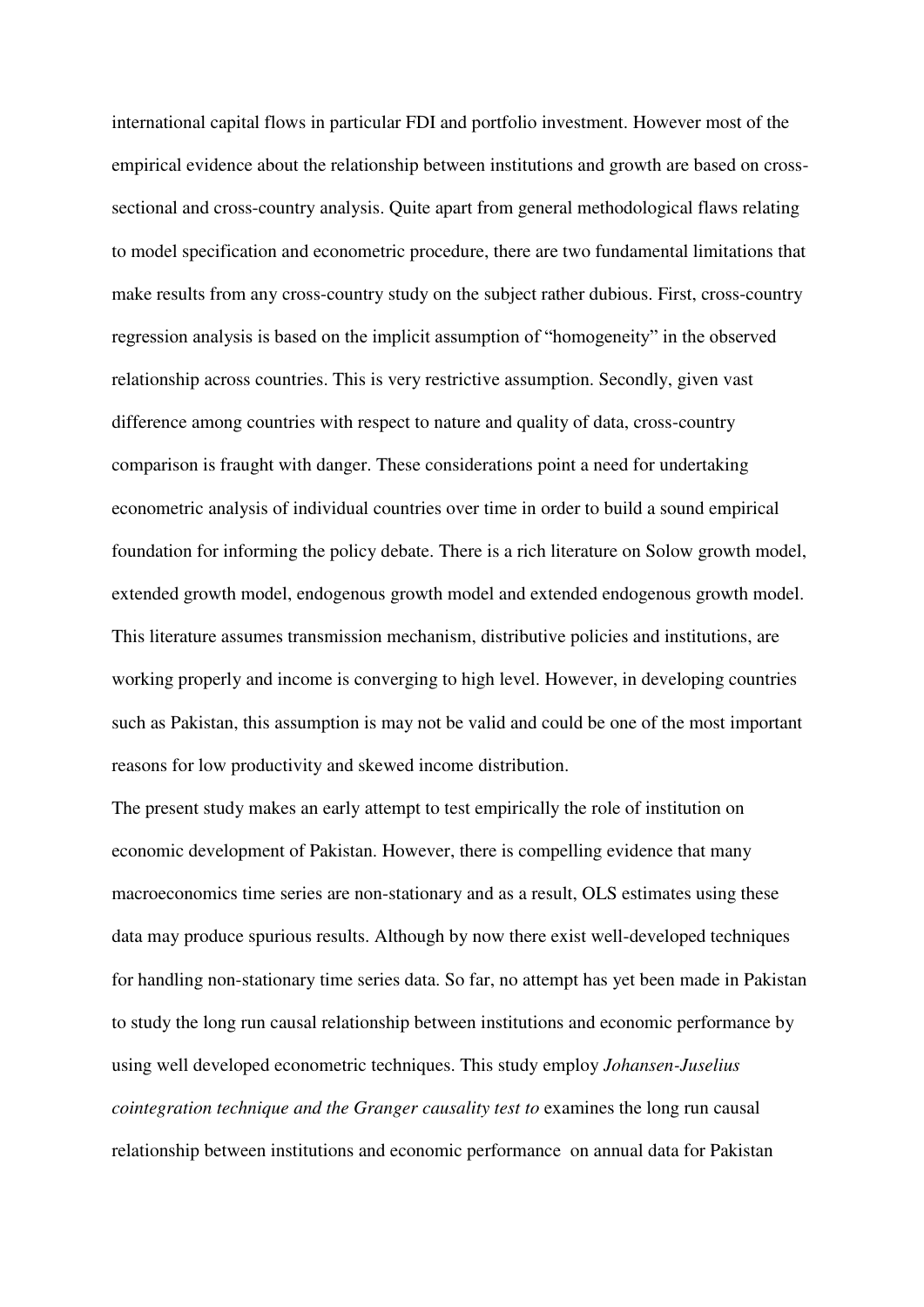economy over the period 1984-2006. Earlier studies use data bases and indices which cover one or few aspects of the institutional capacity. For this paper we develop a comprehensive index of "institutionalized social technologies" which is build on theoretical framework of contract and predatory theories set by North (1981). This index is made up of Risk reducing technologies based on contract theory and Anti-Rent seeking technologies based on predatory theory of state.The plan of the paper is as follows: Section 2 covers review of literature, Section 3 presents an overview of quality of institutions in Pakistan; In Section 4, presents the model and econometric techniques and data Description; Section 5 presents and analyzes the empirical findings. And Section 6 present a concluding summary.

#### **2.Review of Literature**

North (1990) defines institutions as the rules of the game in a society or, more formally, "the humanly devised constraints that shape human interaction". These rules of game can be in form of formal institutions like laws and regulations or informal ones which assimilated to culture Tabellini (2005) or social capital Putnam  $\&$  at al. (1993). Some institutions lowers transaction cost thereby result in innovation and productivity whereas other institutional features impedes information flow, raising information costs and eroding the gains from information, and limit entrepreneurial activity. Examples of institutions that stunt economic growth include government, police and/or court corruption, excessive taxation and/or regulation, unstable and/or inconsistent monetary and fiscal policy. (Frye and Shleifer 1997; Johnson, Kaufmann, Zoido-Lobaton 1998; Shleifer and Vishney 1993, 1994; Soto 1989, 2000; Rodrik at al. 2003, 2004; Easterly and Levine 2002; Kaufmann and Kraay 2002; Kaufmann, Kraay and Mastruzzi 2005; Knack and Keefer 1995; Mauro 1995; Meon and Sekkat 2004; Barro 1997,2000; Sachs and Warner 1995). On distinguishing between kinds of institutions, North (1981) proposes two theories, a "contract theory" of the state and a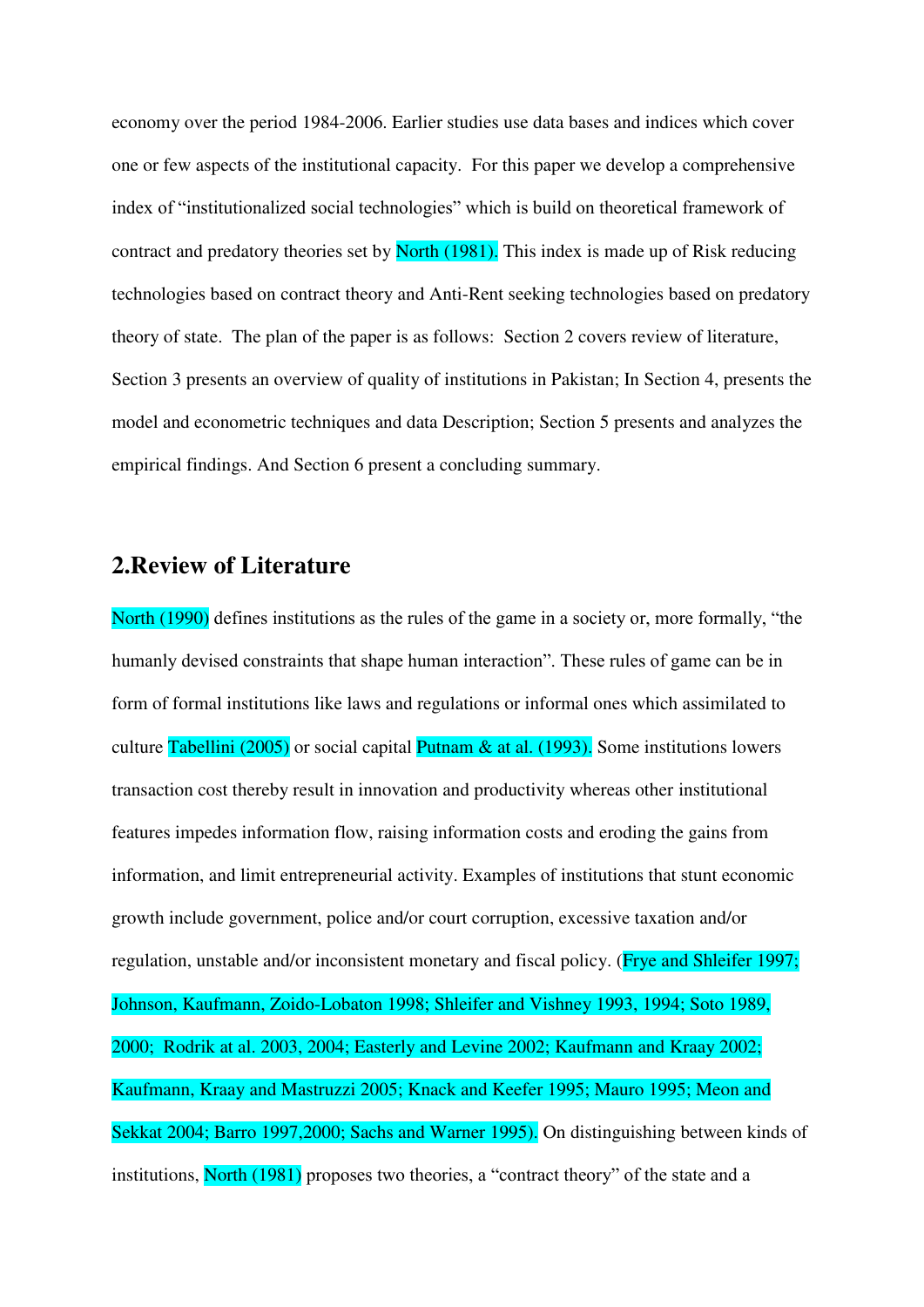"predatory theory" of the state. According to the first theory, the state and associated institutions provide the legal framework that enables private contracts to facilitate economic transactions hence reducing transaction costs. According to the second, the state is an instrument for transferring resources from one group to another.

Neoclassical growth modelling Solow (1956) predicted economies move toward their steadystate growth path which means that in the long run, income per capita levels will converge. However, lack of empirical support for convergence has presented a major challenge to these models. A more refined endogenous growth theory by Romer (1986) and Lucas (1988) and its empirics provides the evidence of "conditional"" convergence, where convergence is conditional on factors some of which are related to institutions. This is explained by new growth theories as "knowledge spillovers" assumption whereby any sector in less advanced countries can catch-up with the current technological frontier whenever it "innovates". The term "innovation" also refers to the adaptation of technologies which in turn depends upon the institutional arrangements. As argued by North and Thomas (1973), that far from being exogenous, technological changes crucially depend just on the prevailing institutions through their impact on incentives and transaction costs: it is these that largely determine how fast, if at all, technological changes will actually progress.

Institutions contributes to growth and development by reducing risk of doing business thus preventing diversion of resources and by preventing predatory rent seeking activities thereby diverting resource towards innovation. A society free of diversion, productive units are rewarded by the full amount of their production and individual units do not need to invest resources in avoiding diversion. In particular (Acemoglu et al. 2001, 2002, 2005) show that quality of institutions have a more important effect on long term growth than on short term one. Jalilian et al. (2007) emphasises the role of regulatory institutional capacity in accounting for cross-country variations in economic growth Méon and Weill (2006) , Olson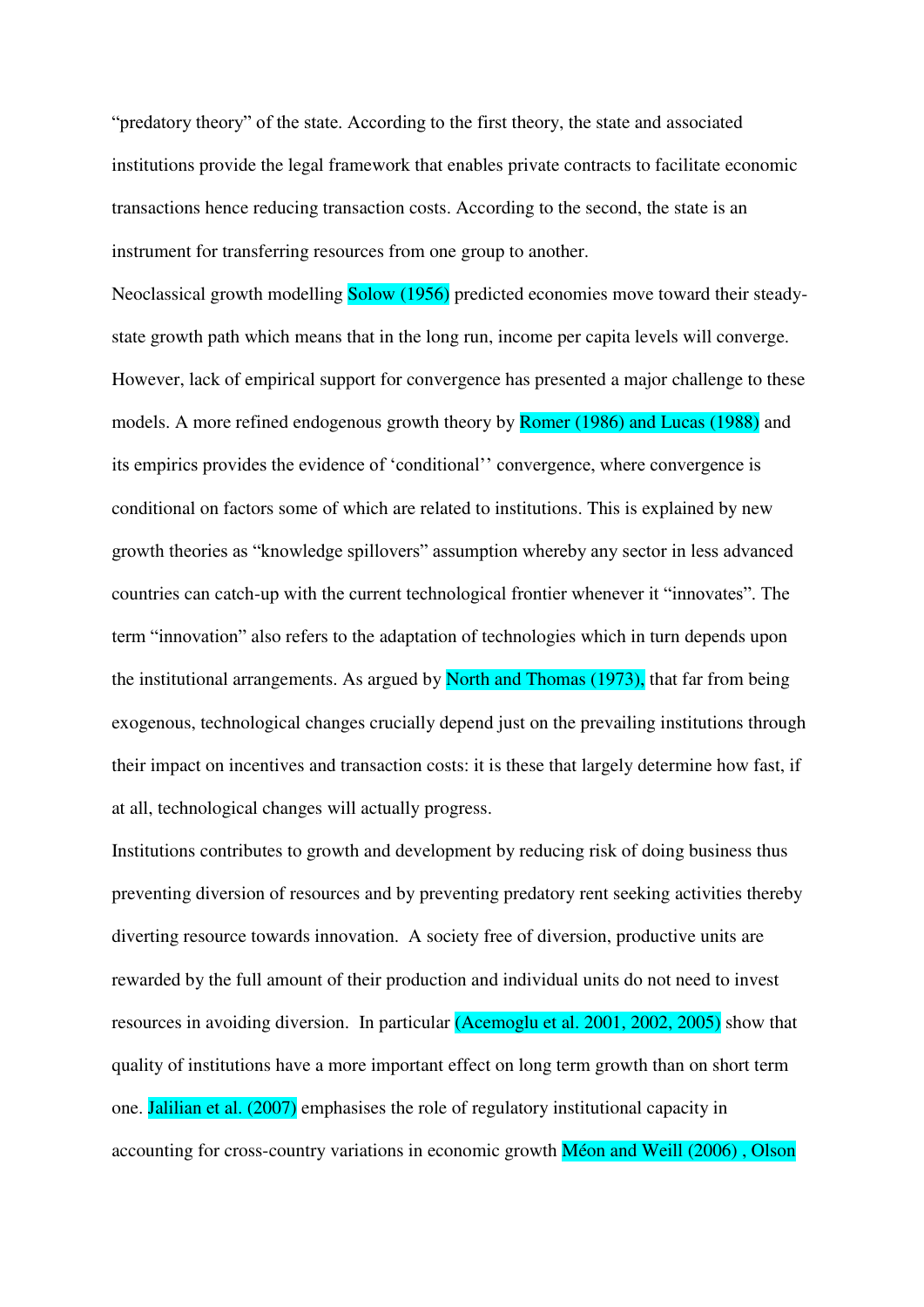et al. (1998) find evidence suggesting that institutional factors are strongly related to total factor productivity. As productivity growth is higher in countries with better institutions and quality of governance. With regards to causal effect between institutions and economic performance , studies like Acemoglu, Johnson, and Robinson 2000; Olson et al. 1998; Rodrik et al. 2004; Kauffman et al. 2005, p. 38), indicates indicate that a better institutions leads to a higher income rather than causation being in the opposite direction. In particular Kauffman suggests that a one standard deviation improvement in governance institutions leads to a two to threefold difference in income levels in the long run. Acemogu and Johnson (2005) who attempted to distinguish between anti-rent seeking institutions and risk-reducing institutions, as they termed them as "property rights" and "contracting" institutions respectively. They found strong support for the importance of anti-rent seeking institutions on economic outcome but In contrast, indicate that the role of risk reducing institutions is more limited. The reason they give to this fact is, in absence of formal risk reducing institutions – contracting institutions, the gap is filled by private alternative institutional arrangement. Like in earlier times when formal institutions of courts and police don"t exist or ineffective, people then resort to dwell in groups where contracts are honoured through informal pressure and risk of expulsion from group. Hence their rights are secured in other ways. In contrast, protection from rent seeking behaviour relates to the relationship between the state and the citizens. When the state have major problems of corruption, inefficiency or no checks on the state, on politicians, and on elites, individuals don"t have a level playing fields and adds to uncertainty. In this case, they are also unable to enter into private arrangements to circumvent these problems. In regional context, Fernandes and Kraay (2007) employing firm level data found the similar evidence that firms in the South Asian countries are able to circumvent failures in formal "contracting institutions", by resorting frequently to informal channels such as belonging to a business association. Some studies find that the quality of governance and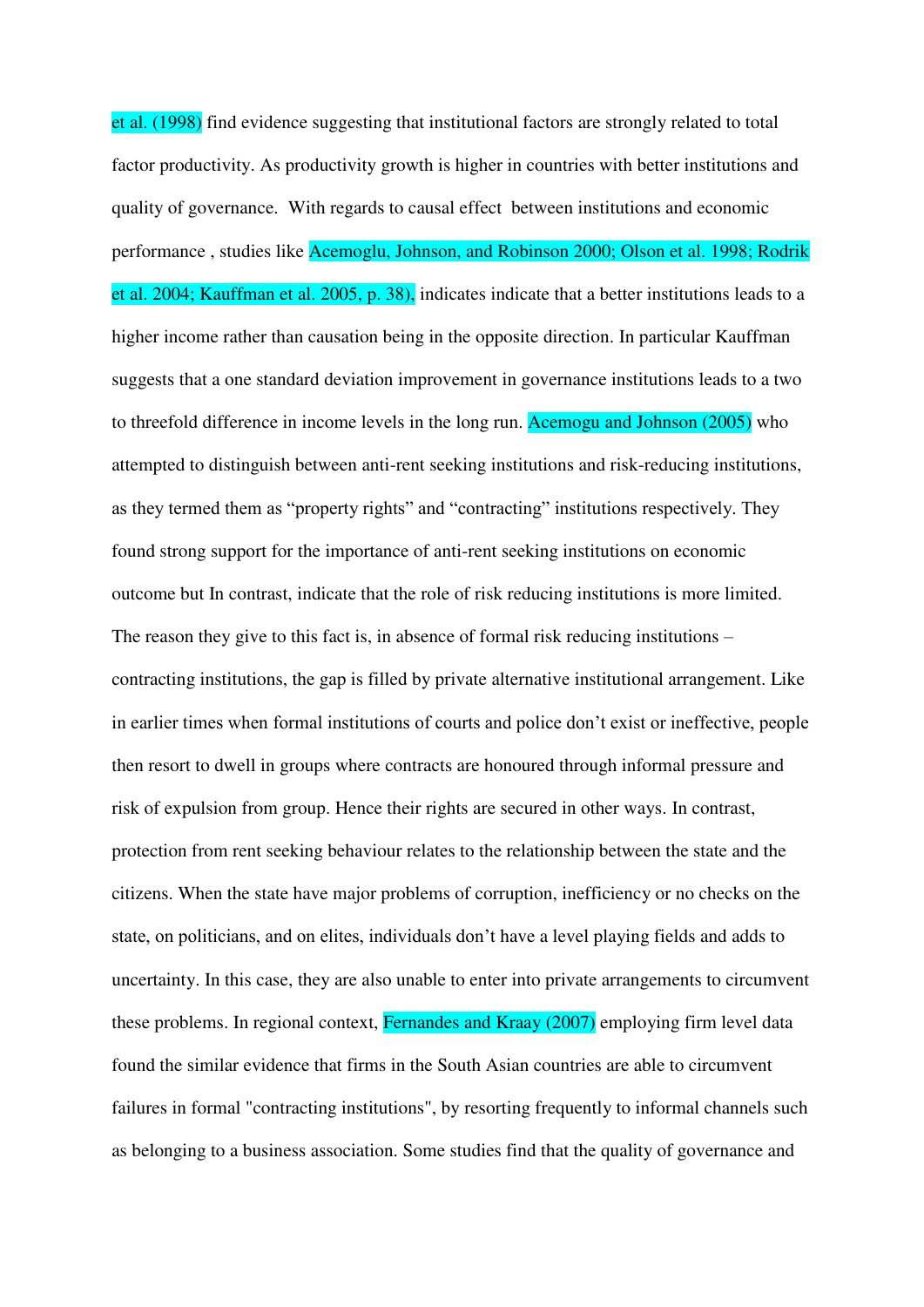institutions is important in explaining the rates of investment, as they suggested they effect economic performance through improving the climate for capital creation (Kirkpatrick, Parker, & Zhang 2006; World Bank, 2003). Other studies reiterated institutional roles in improving international capital flows in particular FDI (Reisen and De Soto 2001;

#### Smarzynska and Wei 2000). And portfolio investment Gelos and Wei (2002)

A number of studies have made attempts to examine institutions in Pakistan as well in south Asian region. Mahbub ul Haq Human Development Centre (1999), Ahmed (2001) illustrated that institutions appears to be a significant problem in South Asia. Specially in Pakistan, institutional decay has led to poor governance, which has resulted in *ad hoc* policy-making. Instability and unpredictability has discouraged long-term investment and encouraged lobbying, corruption, and misuse of power, resulting in frustration and dysfunctional behaviour [For details, see DRI/McGraw-Hill (1998)]. [Hussain (1999)]. Asserts weak institutions have been used by èlite to extract rents in Pakistan. Institutional impact on poverty is explored in Pakistan (1999), Hassan (2002) Haq and Zia (2009), which shows institutions are negatively and significantly correlated with poverty, hence weak institutions to increase in poverty in Pakistan. However in contrast to the popular notion, Studies like Shafique and Haq (2006) based on world bank's governance indicators, find weak institutions do improve welfare of the society but it has negative influence on GDP growth rate. At another place, Fernandes and Kraay (2007) and Easterly (2003) in a study suggest that Pakistan have per capita incomes that are considerably higher than their very weak institutional performance would suggest based on average cross-country relationships.

# **3. Overview of quality of institutions and economic growth in Pakistan**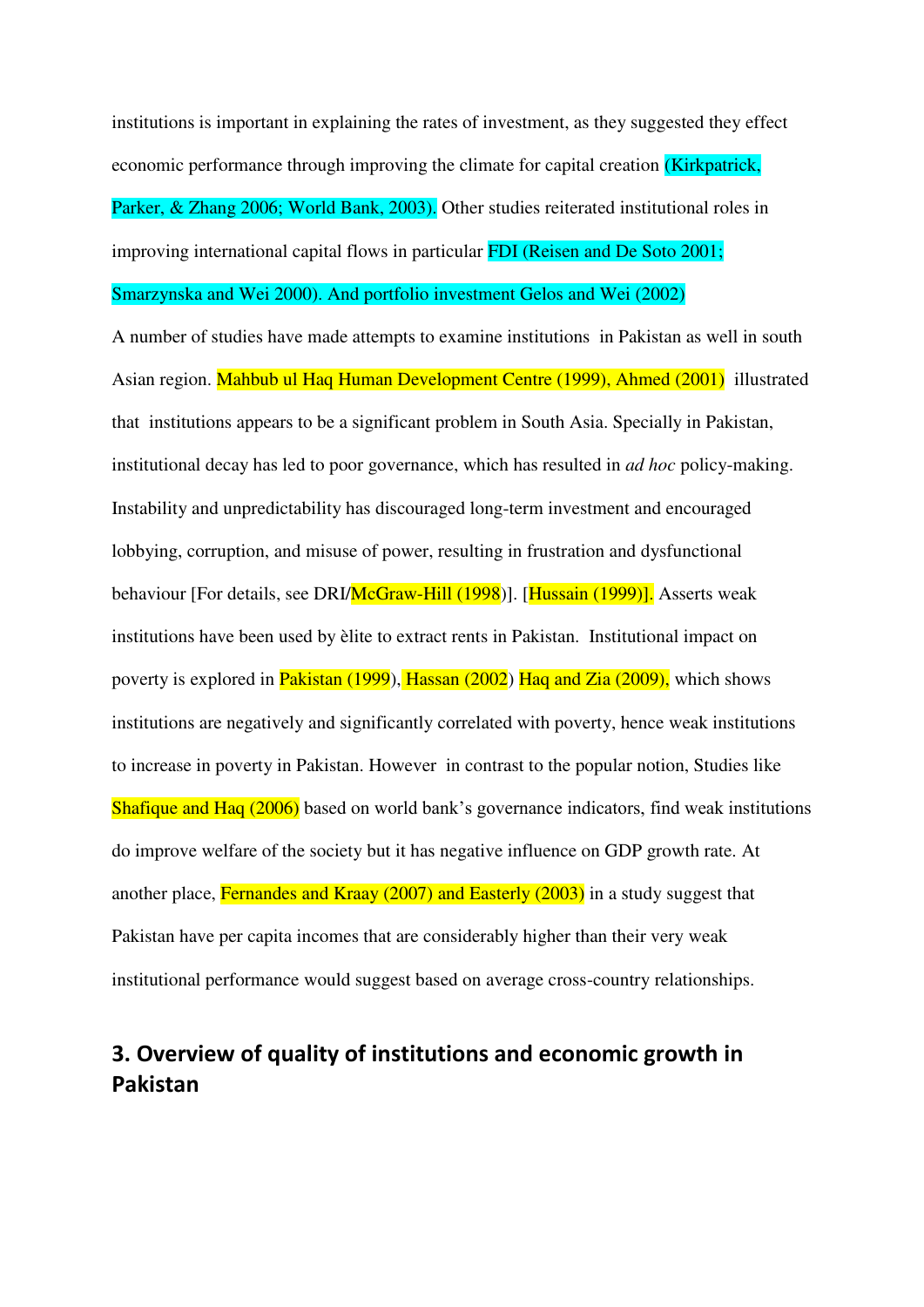We take index of institutionalized social technology, as well as its sub indices of Risk reducing technologies and Anti-rent seeking technologies for measurement of institutional quality. Risk reducing technology removes information asymmetry, creates mutual trust and hence decreases the risk of creating long term business relationships. It re-price contravention activities through increasing risk of getting caught. Anti-Rent seeking technologies plugs in predatory opportunities that arise due to gaps or loopholes in ineffective or week institutions, creating rents for controlling agents betting them higher return than though innovation hence is making society moves from innovative to rent seeking activities. This index specially focuses on technologies which helps curb the rent seeking opportunity arising from institutions, policies and political system. Table 1 focuses on periodic trends in institutional quality and growth. Over all institutional indicators fairly remain stable. They witness stable increase in periods of 1984 to 1999. Especially 1996-99 periods witnessed sharp increase in institutional quality. But afterwards, institutional index saw a sharp decline but again saw some improvements in later periods. On the political front, democratic era of 1988 to1999 saw a considerably higher institutional quality index then era govern by military dictatorships. Era of Transition to civilian democracy in 1988 witnessed sharp increase of about 19% in institutional quality especially anti-rent seeking technologies increases by about 55%, while Era followed by military takeover after 1999 saw a sharp decline of about 31% in institutional quality. This trend can also be witnessed from Figure 1. Hence strong political institutions do produce a huge impact of other social institutions in the country and reforming and strengthening the political institutions become pivotal in economic and social development. On the other hand, growth in economy measured by real GDP per capita, witnessed a stable increase over the years. However, comparatively higher growth was witnessed in era of 1984- 91. In era of 90s, income level became fairly stable, and it sharply picked up later in 2000-06 period (Figure 2) Here the overall trend indicate authoritarian rule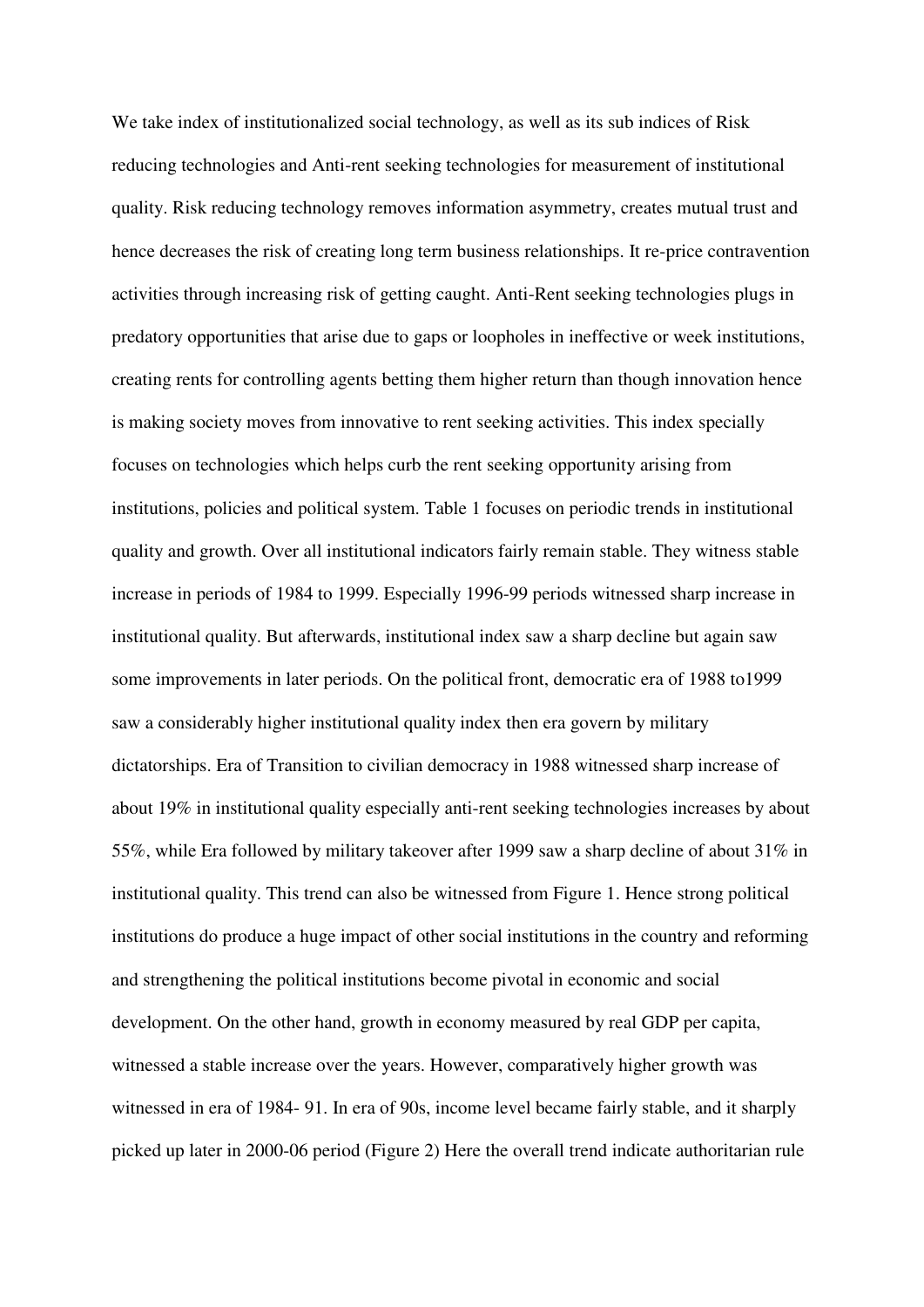have comparatively higher growth whereas a lower institutional quality. The similar assessment is made by  $SPDC (2000)$ , which shows that while governments under authoritarian rule in Pakistan were good for economic growth, they were not necessarily as successful in improving human endowment.

**Table 1 Average Periodic Trend in institutional quality and growth** 

| obs     | <b>RGDPPC</b> | <b>IIST</b> | RI          | SII         |
|---------|---------------|-------------|-------------|-------------|
| 1984-87 | 2163.99       | 0.456977956 | 0.412333333 | 0.501622578 |
| 1988-91 | 2418.43       | 0.543300359 | 0.6415      | 0.445100719 |
| 1992-95 | 2574.73       | 0.54365293  | 0.570125    | 0.517180861 |
| 1996-99 | 2680.8925     | 0.630186855 | 0.5821875   | 0.67818621  |
| 2000-03 | 2788.5375     | 0.434945959 | 0.407270833 | 0.462621085 |
| 2004-06 | 3247.29       | 0.448225958 | 0.396166667 | 0.500285249 |

**Figure 1** 

# **Institutionalized Social Technologies**

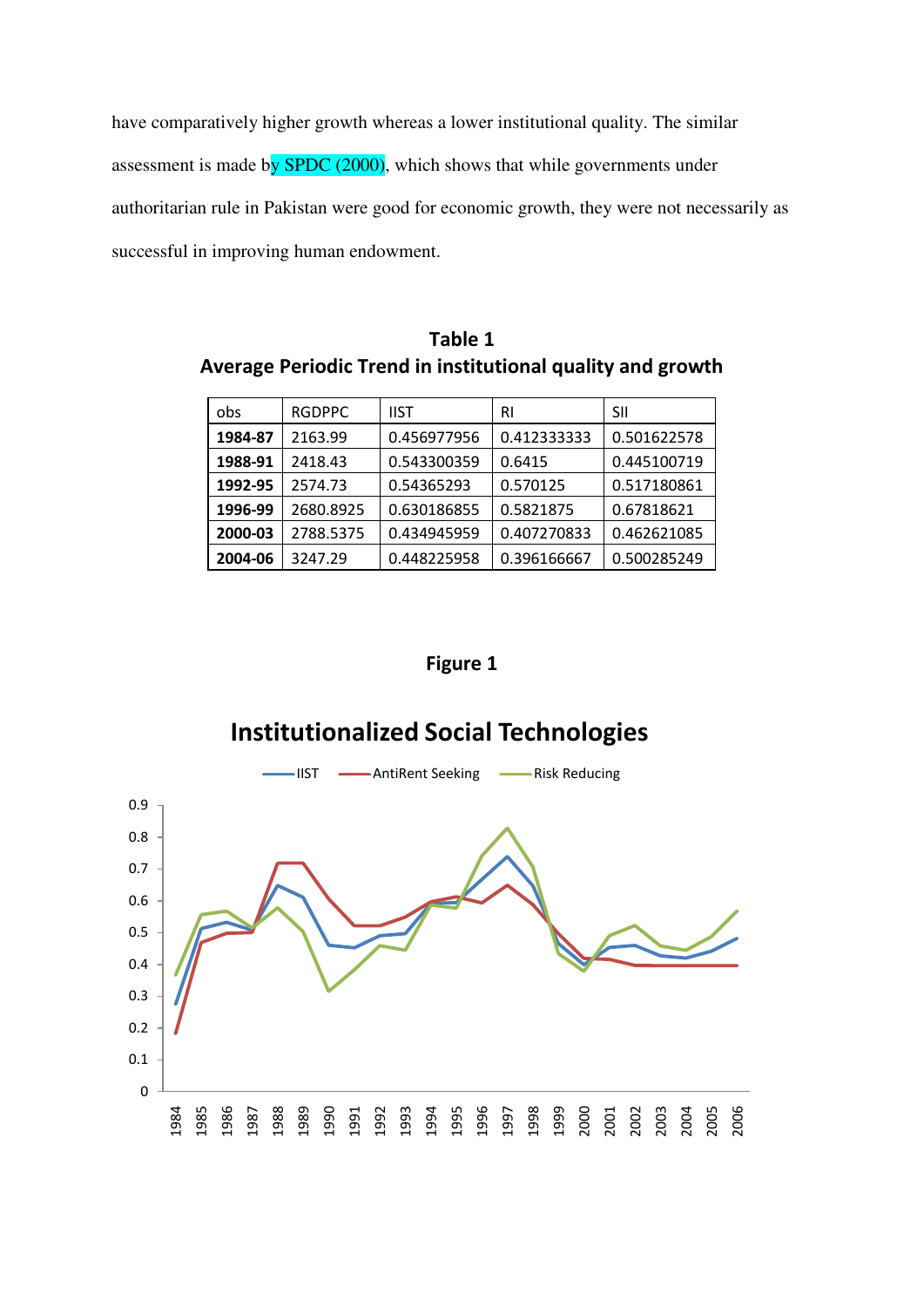

**Figure 2** 

# **4. The model and econometric techniques and Data Description**

#### **4.1 Model Specification and Data Description**

To explore the causality between Institutions and Growth,

we use the following model

$$
y_t = \beta_0 + \beta_1 I_t + \beta_2 p_t + \beta_2 O_t + \epsilon_t
$$

where  $y_t$  is real output in year *t*,  $I_t$  is a measure of institutional quality,  $p_t$  it is inflation,  $O_t$  is openness measured by total trade to GDP and  $\epsilon_t$  is an error term. Since the direction of causality is not clear we also specify the model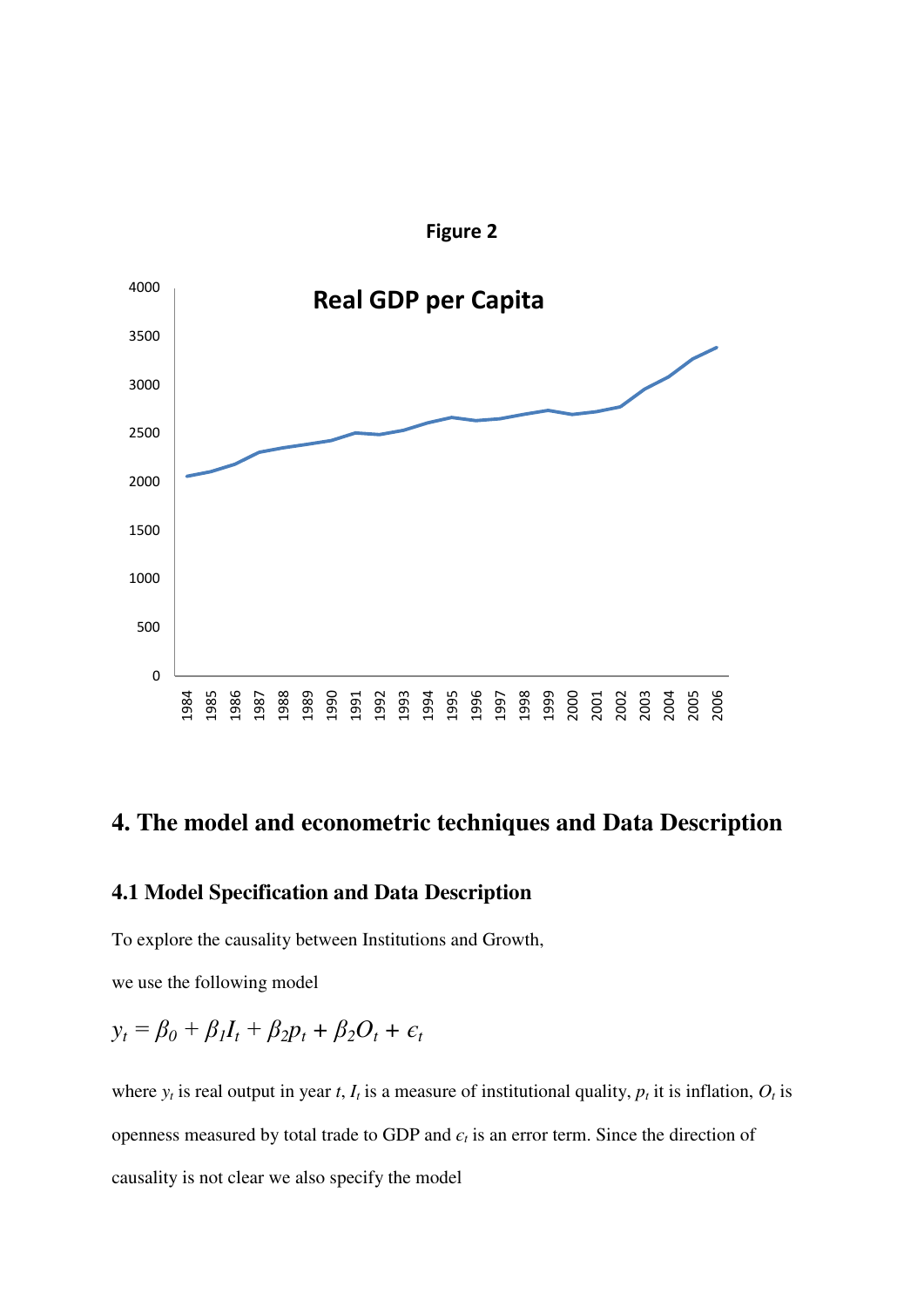$$
I_t = \beta_0 + \beta_1 y_t + \beta_2 p_t + \beta_2 O_t + \epsilon_t
$$

Both equations are to be considered as long run, or equilibrium relations. We may, of course, have more cointegrating relations involving inflation or trade share as the dependent variable. Provided all variables involved are integrated of order one, or I(1), valid economic inferences can be drawn only if these relations (or perhaps more, having investment share or inflation as dependent variable) are cointegrating relations, otherwise spurious inferences would result. Regarding the data, we use Real GDP per capita in real term as a measure of economic growth. For the institutional variables we have used recently developed indices by **Siddiqui** and Ahmed (Unpublished) for the measure of institutional quality. We take index of institutionalized social technology, as well as its sub indices of Risk reducing technologies and Anti-rent seeking technologies for measurement of institutional quality. This index and its sub indices are build on theoretical framework of contract and predatory theories set by North. Specifically sub index of Risk reducing technologies is based on contract theory whereas index of Anti-Rent seeking technologies is based on predatory theory of state. These indices are in 0 to 1 ranges where higher values indicating better institutional quality. By the nature of this construction, these variables are bounded above and below by random numbers, which makes it impossible for the series to be non-stationary. Thus, we transform the index using inverse logit function to allow it to vary without limit. Inflation rate is measured using the consumer price index. Whereas Trade share in GDP is Total trade (Exports plus Imports) as a percentage of GDP. Income and trade data are taken from Heston and Summers (2009) whereas Inflation, are taken from World Development Indicators. Table 2 gives detailed information about the variables and their data source whereas descriptive statistics of variables used are given in Table 3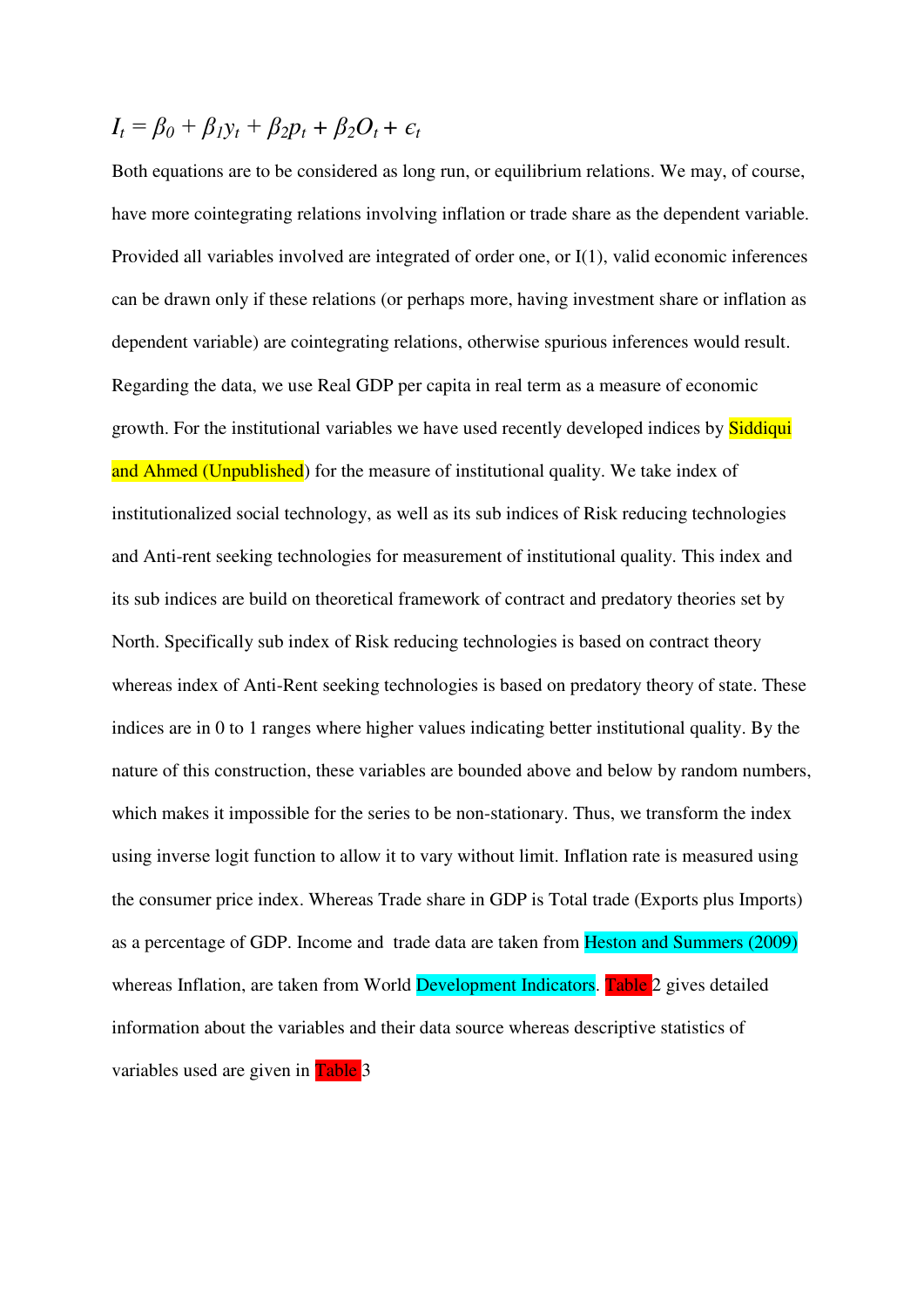| Table 2                             |  |  |  |  |  |
|-------------------------------------|--|--|--|--|--|
| <b>Data Sources and Description</b> |  |  |  |  |  |

|   | Variable<br><b>Name</b> | <b>Description</b>                                         |                     | <b>Source</b>             |
|---|-------------------------|------------------------------------------------------------|---------------------|---------------------------|
|   |                         |                                                            | initial             | <b>Heston and Summers</b> |
|   | <b>RGDPPC</b>           | Real GDP per capita at constant price (Laspeyres)          | Factor              | (2009)                    |
|   |                         |                                                            | Macro-              |                           |
|   |                         |                                                            | economic            | World Development         |
| 2 | <b>INFCPI</b>           | Inflation, consumer prices (annual %)                      | Stability           | Indicators, World Bank    |
|   |                         | Total trade (Exports plus Imports) as a percentage of GDP. |                     |                           |
|   |                         | (export, import and GDP figures are expressed in real      |                     | <b>Heston and Summers</b> |
| 3 | <b>OPEN</b>             | values)                                                    | <b>Openness</b>     | (2009)                    |
|   |                         |                                                            |                     |                           |
|   |                         |                                                            |                     | Siddiqui and Ahmed        |
|   | <b>IIST</b>             | Index Institutionalized Social Technologies                | <b>Institutions</b> | (unpublished)             |

| Table 3                       |  |  |  |  |
|-------------------------------|--|--|--|--|
| <b>Descriptive Statistics</b> |  |  |  |  |

|                     | <b>RGDPPC</b> | <b>IIST</b> | <b>WINFCPI</b> | <b>OPEN</b> |
|---------------------|---------------|-------------|----------------|-------------|
| Mean                | 2619.487      | 0.5122      | 7.4730         | 30.0948     |
| Median              | 2632.580      | 0.4906      | 7.8443         | 29.5600     |
| Maximum             | 3388.570      | 0.7395      | 12.3682        | 38.6100     |
| Minimum             | 2058.170      | 0.2741      | 2.9141         | 26.3000     |
| Std. Dev.           | 335.2862      | 0.1050      | 3.1318         | 3.1742      |
| <b>Skewness</b>     | 0.5038        | 0.2035      | 0.0319         | 1.1306      |
| Kurtosis            | 3.0544        | 3.0077      | 1.7241         | 3.8064      |
| Jarque-Bera         | 0.9759        | 0.1589      | 1.5639         | 5.5235      |
| Probability         | 0.6139        | 0.9236      | 0.4575         | 0.0632      |
| Sum                 | 60248.1900    | 11.7809     | 171.8781       | 692.1800    |
| Sum Sq. Dev.        | 2473170       | 0.2426      | 215.7741       | 221.6568    |
| <b>Observations</b> | 23.0000       | 23.0000     | 23.0000        | 23.0000     |

# **4.2 Econometric Methodology**

The following sequential procedure will be adopted.

#### *Step 1: Unit root test and order of integration*

we have used Augmented Dickey Fuller (ADF) test to test the stationarity of variables. For

time series data, ADF test is a test for unit root. Strong negative numbers of unit root has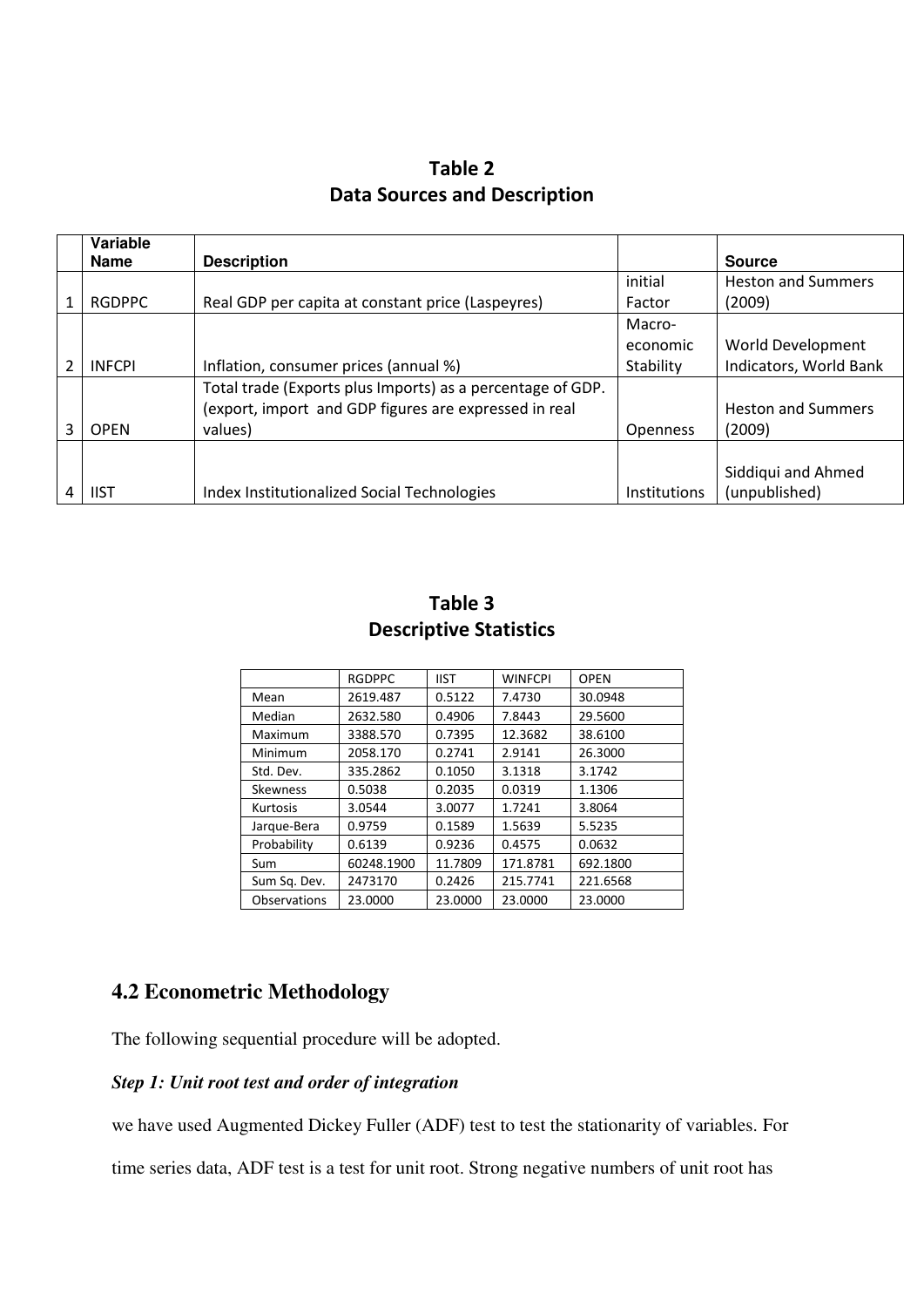rejected the null hypothesis that there is unit root at some level of confidence. Following equation check the stationarity of time series data used in the study:

# $\Delta y = \beta_0 + \beta_1 t + \Phi y_{t-1} + \alpha_i \Sigma \Delta y_{t-1} + \epsilon_t$

Where  $\epsilon_t$  is white noise error term,

These tests have determined that whether the estimates of *Φ* are equal to zero or not. Dickey and Fuller (1979) provided cumulative distribution of the ADF statistics by showing that if the calculate-ratio (value) of the coefficient is less than critical value from Fuller table, then y is said to be stationary. However, this test is not reliable for small sample data set due to its size and power properties (Dejong et al,  $1992 \&$  Harris,  $2003$ ). For small sample data set, these tests seem to over-reject the null hypotheses when it is true and accept it when it is false. Two new tests, i.e., Dicky-Fuller Generalized Least Square (DF-GLS) and Ng-Perron could solve the problems of data size and power properties.

#### *Step 2: Cointegration analysis*

The second step is to identify whether all the variables that are included in the system are cointegrated, i.e. tied in a long run relationship. A widely used approach is **Johansen's** (1988) and Johansen and Jesulius (1990) procedure based on "Maximum Likelihood method" and "eigen value statistics" to confirm the existence of long run relationship among all tested variables. Cointegration is said to exist if the values of computed statistics are significantly different from zero. Thus, variables if found to be cointegrated, implies that there exist a linear, stable and long-run relationship among variables, such that the disequilibrium errors would tend to fluctuate around zero mean. This means that variables tend to move together to its steady state path in the long run.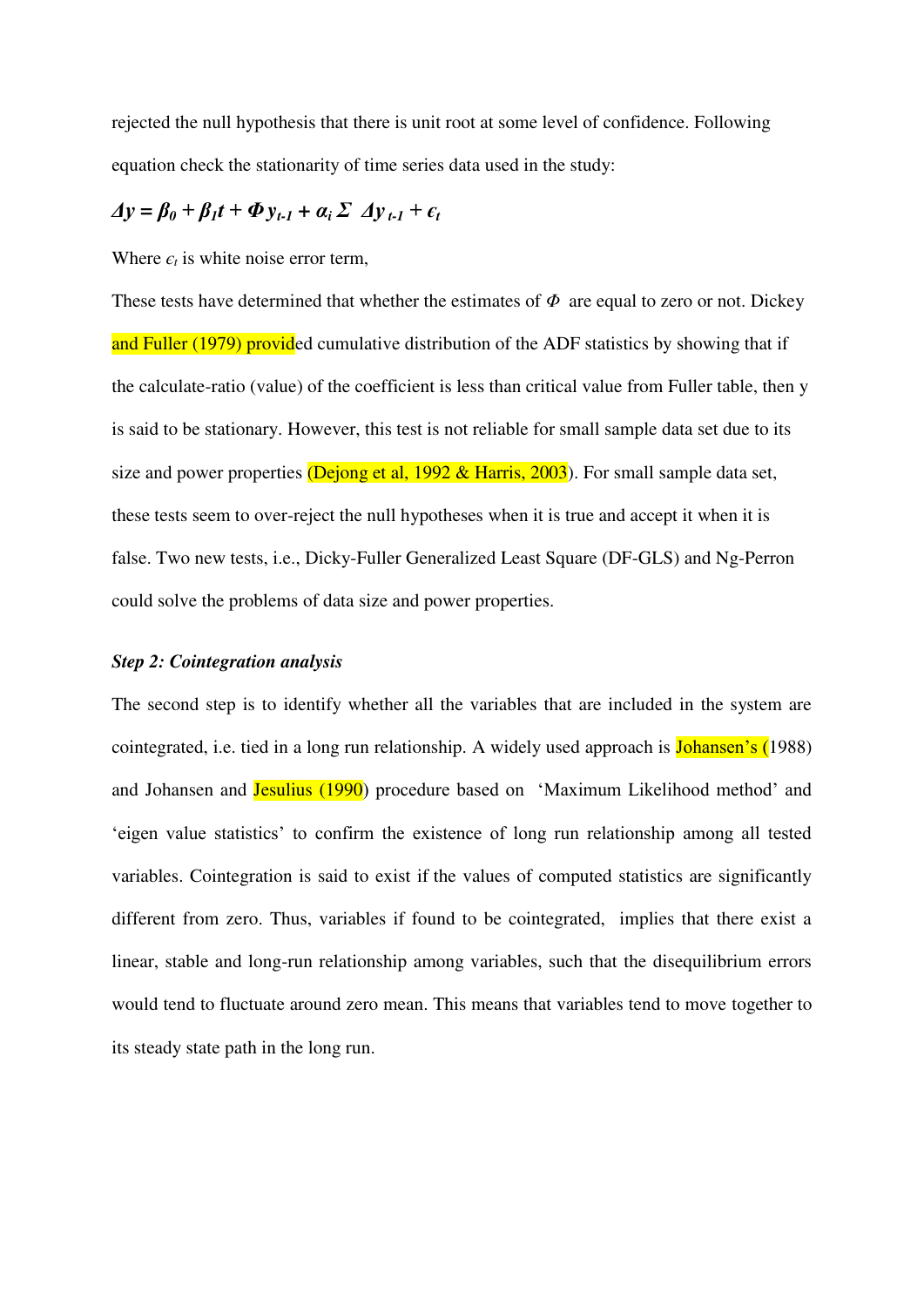#### *Step 3 Vector Error-Correction Modeling (VECM)*

If a number of variables are found to be cointegrated with at least one cointegrating vector, then there always exists a corresponding error-correction representation which implies that changes in the dependent variable can be formulated as a function of the level disequilibrium in the cointegration relationship and fluctuation in other explanatory variables. In other words the error-correction term in the VECM provides additional channel for the detection of Granger causality. Thus third stage includes conducting standard Granger causality tests augmented with a lagged error-correction term. The Granger (1986) (1988) representation theorem suggests that there will be Granger causality either unidirectional or bi-directional in at least one direction if there exists co-integration relationship among the variables provided the variables are integrated order of one. Engle-Granger (1987) cautioned that if the Granger causality test is conducted at first difference through vector auto regression (VAR) method than it will be misleading in the presence of co-integration. Therefore, an inclusion of an additional variable to the VAR method such as the error-correction term would help us to capture the long-run relationship. The residuals from the long run estimates can be used as the error correction term (ECT) to explain the short run dynamic.

The error correction model representation of the Granger causality model is given in following equations.

 $\Delta y_t = c + \sum \theta_i \Delta y_{t-i} + \sum \beta_i \Delta I_{t-i} + \sum \Phi_i \Delta p_{t-i} + \sum \alpha_i \Delta O_{t-i} + \lambda (y_{t-1} - I_{t-1} - p_{t-1} - i \Delta p_{t-i} O_{t-i}) + \epsilon_t$  $\Delta I_t = c + \sum \theta_i \Delta y_{t-i} + \sum \beta_i \Delta I_{t-i} + \sum \Phi_i \Delta p_{t-i} + \sum \alpha_i \Delta O_{t-i} + \lambda (y_{t-1} - I_{t-1} - p_{t-1} - i \Delta p_{t-i} O_{t-i}) + \epsilon_t$ Where *Δ* is a difference operator, *λ* representing the coefficient error-correction term derived from long-run co-integrating relationship,  $c$  is constant and  $\epsilon_t$  are serially uncorrelated random disturbance term with zero mean. Through the ECT, the VECM provide new directions for Granger causality to appear. Long-run causality can be revealed through the significance of the lagged *ECTs* by t test since it contains long-run cointegration information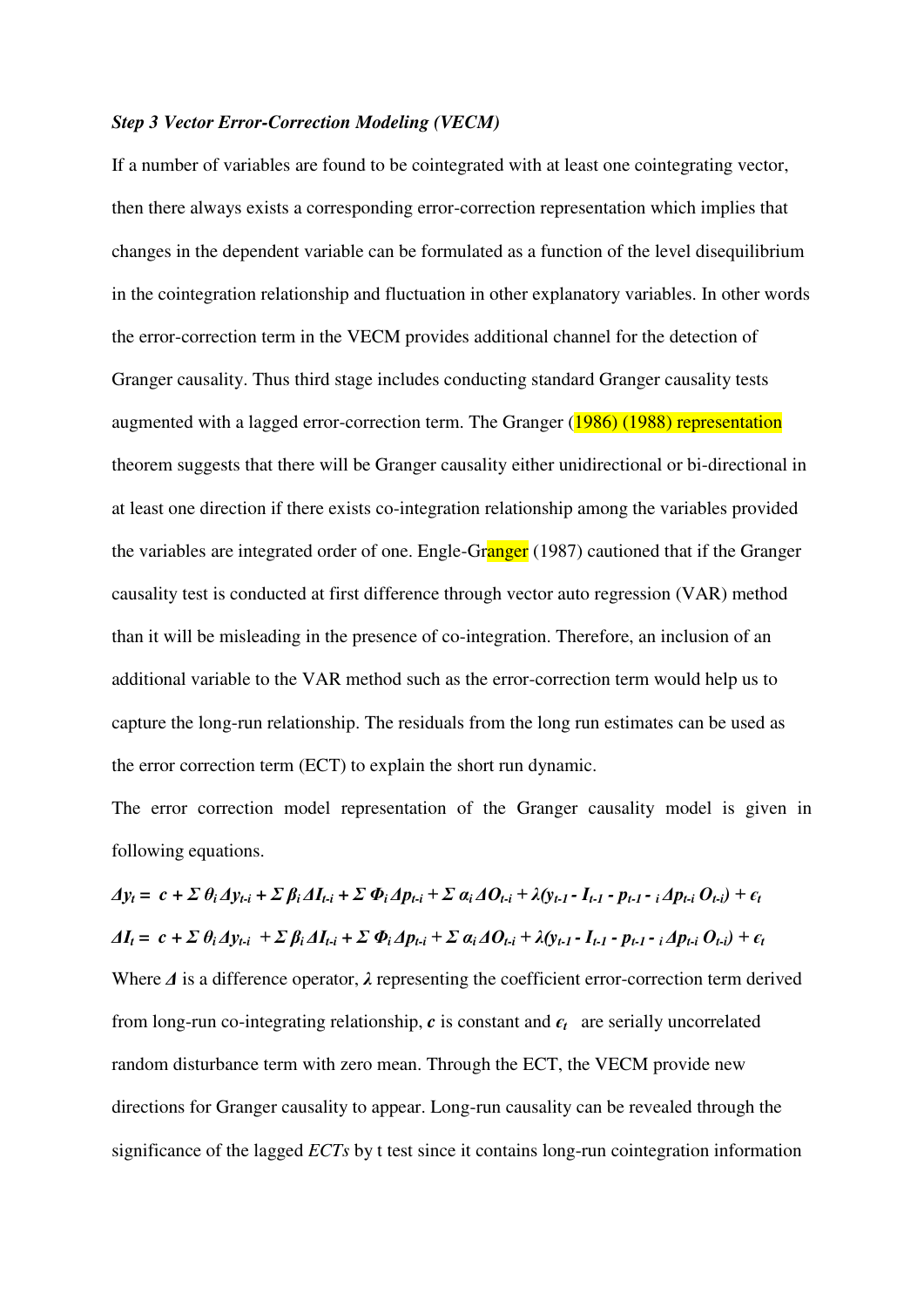between the variables, because it is derived from the long-term cointegration relationship(s), while F-statistic or Wald test investigate short-run causality through the significance of joint test with an application of sum of lags of explanatory variables in the model. The nonsignificance of both the t-and F-test in the system indicates econometric exogeneity of dependent variable. The purpose of the VECM is to focus on the short run dynamics while making them consistent with long run solution.

# **5. Empirical Results and Analysis**

<u>.</u>

The Johansen co-integration method and vector error-correction model technique has been used in order to examine the long run and the short run dynamic of system respectively.<sup>3</sup> Prior to testing the long run co-integration relation, it is necessary to establish the order of integration presented. To this end, an Augmented Dickey Fuller (ADF) test with the null hypothesis of unit root, was carried out on the time series levels and difference forms. The critical value for this test is provided by **MacKinnon** (1991).

The results are given in table 4 and as this table shows, all the variables have a unit root in their levels and are stationary in their first difference.

|                                          | <b>No Trend</b> |                         |                   |             | <b>Trend</b>  |                |                         |     |
|------------------------------------------|-----------------|-------------------------|-------------------|-------------|---------------|----------------|-------------------------|-----|
| Variables                                | LEVEL           | <b>FIRST DIFFERENCE</b> |                   |             | LEVEL         |                | <b>FIRST DIFFERENCE</b> |     |
|                                          | t-Statistic     | lag                     | t-Statistic       | lag         | t-Statistic   | lag            | t-Statistic             | lag |
| <b>IIST</b>                              | $-2.447474$     |                         | $(-3.896221)$ *** | 1           | $-2.487936$   |                | (-3.842135)**           |     |
| rgdppc                                   | 1.484928        | 0                       | $(-5.016628)$ *** | 0           | $-2.451442$   | $\overline{2}$ | $(-5.18409)$ ***        | 0   |
| infcpi                                   | (-3.809795)***  | 1                       | $(-5.967625)$ *** | $\mathbf 0$ | (-3.741659)** | 1              | (-5.927934)***          | 0   |
| Open                                     | $-1.033062$     | $\Omega$                | (-4.698918)***    | 0           | $-2.026745$   | 0              | (-4.586755)***          | 0   |
| <i>*MacKinnon</i> (1991) one-sided test. |                 |                         |                   |             |               |                |                         |     |

**Table 4 Unit Root Estimation (Augmented Dickey Fuller (ADF))** 

<sup>&</sup>lt;sup>3</sup> The johansen-Juselius (1990) can find multiple cointegrating vectors; Engle-Granger approach has several limitations in the case of more than one cointegration vector.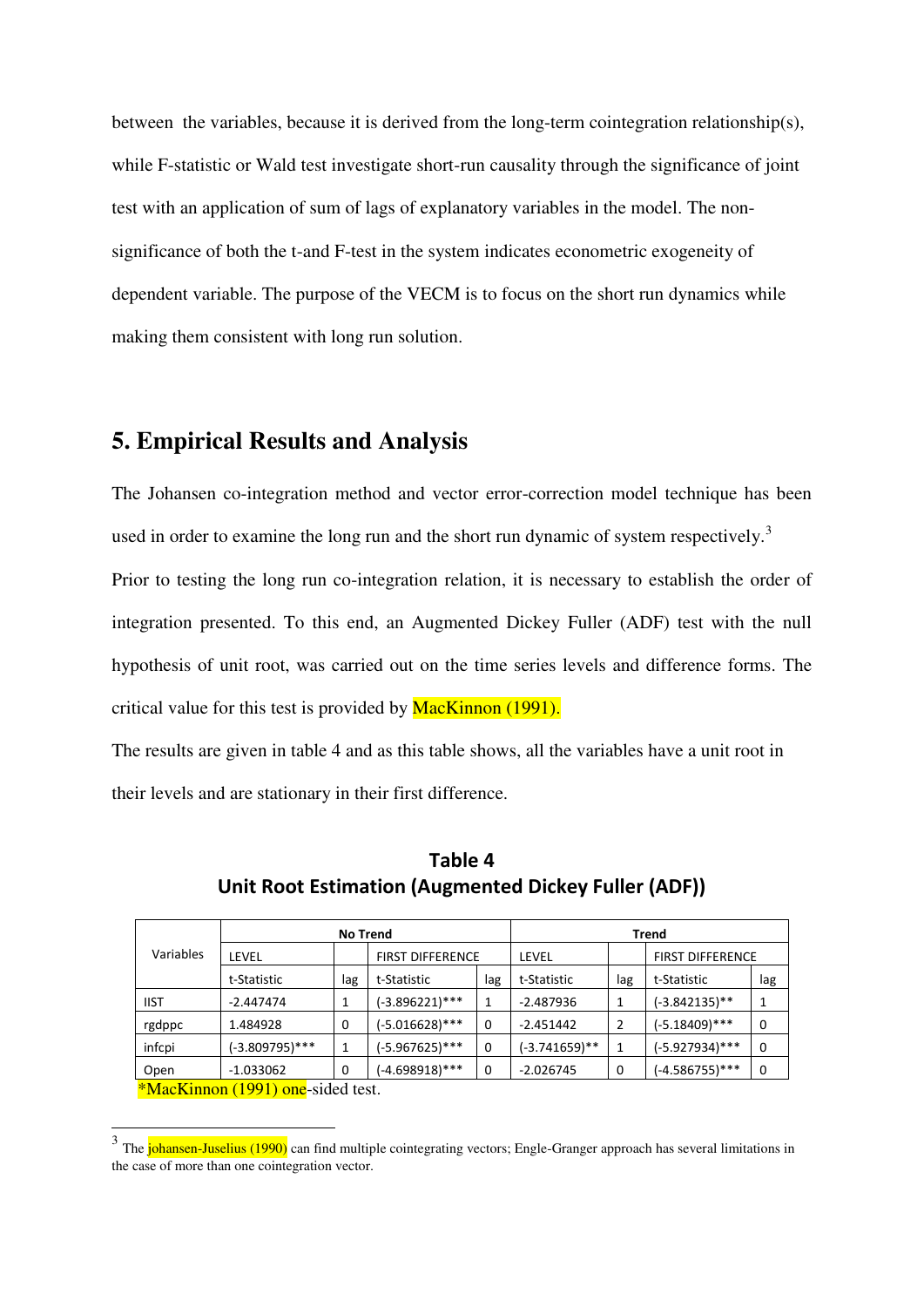The lag order has been selected based on Schwarz Information Criterion. Then we explored the stationarity evidence of DF-GLS, and Ng-Perron test statistics. DF-GLS and Ng-Perron are more power full and suggestive tests than

ADF test as already been explained in theoretical background. The statistics are given in Table 5 and 6. As it shows, institution variable in stationary at level, but when trend is included it becomes stationary at first difference. Rest of the variable also become stationary at first difference. Hence we can safely conclude the presence of unit root and stationarity of the first differences; Thus these variables are integrated of order one I(1).

|             | <b>No Trend</b> |             |                       |     | <b>Trend</b> |     |                       |     |
|-------------|-----------------|-------------|-----------------------|-----|--------------|-----|-----------------------|-----|
| Variables   | <b>LEVEL</b>    |             | <b>1st Difference</b> |     | <b>LEVEL</b> |     | <b>1st Difference</b> |     |
|             | t-Statistic     | Lag         | t-Statistic           | lag | t-Statistic  | lag | t-Statistic           | lag |
| <b>IIST</b> | (-2.003690)**   | 1           | $-1.078435$           | 2   | $-2.416822$  | 1   | (-3.592467)***        |     |
| Rgdppc      | 1.039024        | 2           | $(-2.67745)$ ***      | 1   | $-2.451442$  | 2   | $(-5.18409)$ ***      | 0   |
| Infcpi      | $-1.320502$     | 5           | (-2.562337)**         | 5   | $-2.850557$  | 0   | $(-5.952165)$ ***     | 0   |
| Open        | $-0.998304$     | $\mathbf 0$ | $(-4.584298)$ ***     | 0   | $-2.191557$  | 0   | (-4.840034)***        | 0   |

**Table 5 Unit Root Estimation (Dicky Fuller GLS(ERS))** 

\*MacKinnon (1991)

 *The optimal lags for conducting the test were determined by SIC (Schwarz information criteria). Null Hypothesis: has a unit root* 

### **Table 6 Unit Root Estimation (Ng-Perron test)**

|                  |                 |                 |                 |                 |          | <b>No Trend</b>           |                  |                 |                 |          |
|------------------|-----------------|-----------------|-----------------|-----------------|----------|---------------------------|------------------|-----------------|-----------------|----------|
| <b>Variables</b> | <b>LEVEL</b>    |                 |                 |                 |          | <b>FIRST DIFFERENCE</b>   |                  |                 |                 |          |
|                  | <b>MZa</b>      | <b>MZt</b>      | <b>MSB</b>      | <b>MPT</b>      | LAG(SIC) | MZa                       | MZt              | <b>MSB</b>      | <b>MPT</b>      | LAG(SIC) |
| <b>IIST</b>      | (-6.21988)*     | $(-1.75940)^*$  | 0.28287         | $(3.95179)^*$   |          | $-2.13126$                | $-1.02687$       | 0.48182         | 11.4451         |          |
| rgdppc           | 0.56815         | 0.2691          | $(0.47363)$ *** | $(19.5896)$ *** | 2        | $-20.8428$ <sup>***</sup> | (-3.14566)***    | $(0.15092)$ *** | $(1.46188)$ *** | 0        |
| infcpi           | $(-10.0383)$ ** | $(-2.22875)$ ** | $(0.22203)$ **  | $(2.48616)$ **  | 0        | $(-21.545)$ ***           | $(-3.28202)$ *** | $(0.15233)$ *** | $(1.13761)$ *** | 0        |
| open             | $-2.39524$      | $-0.76641$      | $(0.31997)$ *** | $(8.42842)$ *** | 0        | (-10.4354)**              | (-2.19724)**     | $(0.21056)$ **  | $(2.67157)$ **  | 0        |
|                  |                 |                 |                 |                 |          | Trend                     |                  |                 |                 |          |
| <b>Variables</b> | <b>LEVEL</b>    |                 |                 |                 |          | <b>FIRST DIFFERENCE</b>   |                  |                 |                 |          |
|                  | <b>MZa</b>      | <b>MZt</b>      | <b>MSB</b>      | <b>MPT</b>      | LAG(SIC) | MZa                       | MZt              | <b>MSB</b>      | <b>MPT</b>      | LAG(SIC) |
| <b>IIST</b>      | $-8.069$        | $-2.00342$      | 0.24829         | 11.3065         |          | $(-15.5511)$ **           | (-2.75605)**     | $(0.17723)*$    | $(6.04418)*$    |          |
| rgdppc           | (-73.326)***    | (-5.92471)***   | $(0.0808)$ ***  | $(1.79406)$ *** | 2        | (-21.4138)**              | $(-3.25058)$ **  | $(0.1518)$ ***  | $(4.38586)$ **  | 0        |
| infcpi           | $-11.567$       | $-2.40167$      | 0.20763         | 7.89492         | 0        | $(-21.7168)$ **           | (-3.29231)**     | $(0.1516)$ **   | $(4.21364)$ **  | 0        |
| open             | $-6.91945$      | $-1.79855$      | 0.25993         | 13.2149         | 0        | $-10.2728$                | $-2.13967$       | 0.20828         | 9.4107          | 0        |
|                  |                 |                 |                 |                 |          |                           |                  |                 |                 |          |

 $*\text{Ne-Perron} (2001, \text{Table 1})$ 

*The optimal lags for conducting the test were determined by SIC (Schwarz information criteria).*

*Null Hypothesis: has a unit root* 

*Spectral Estimation Method: GLS-detrended AR*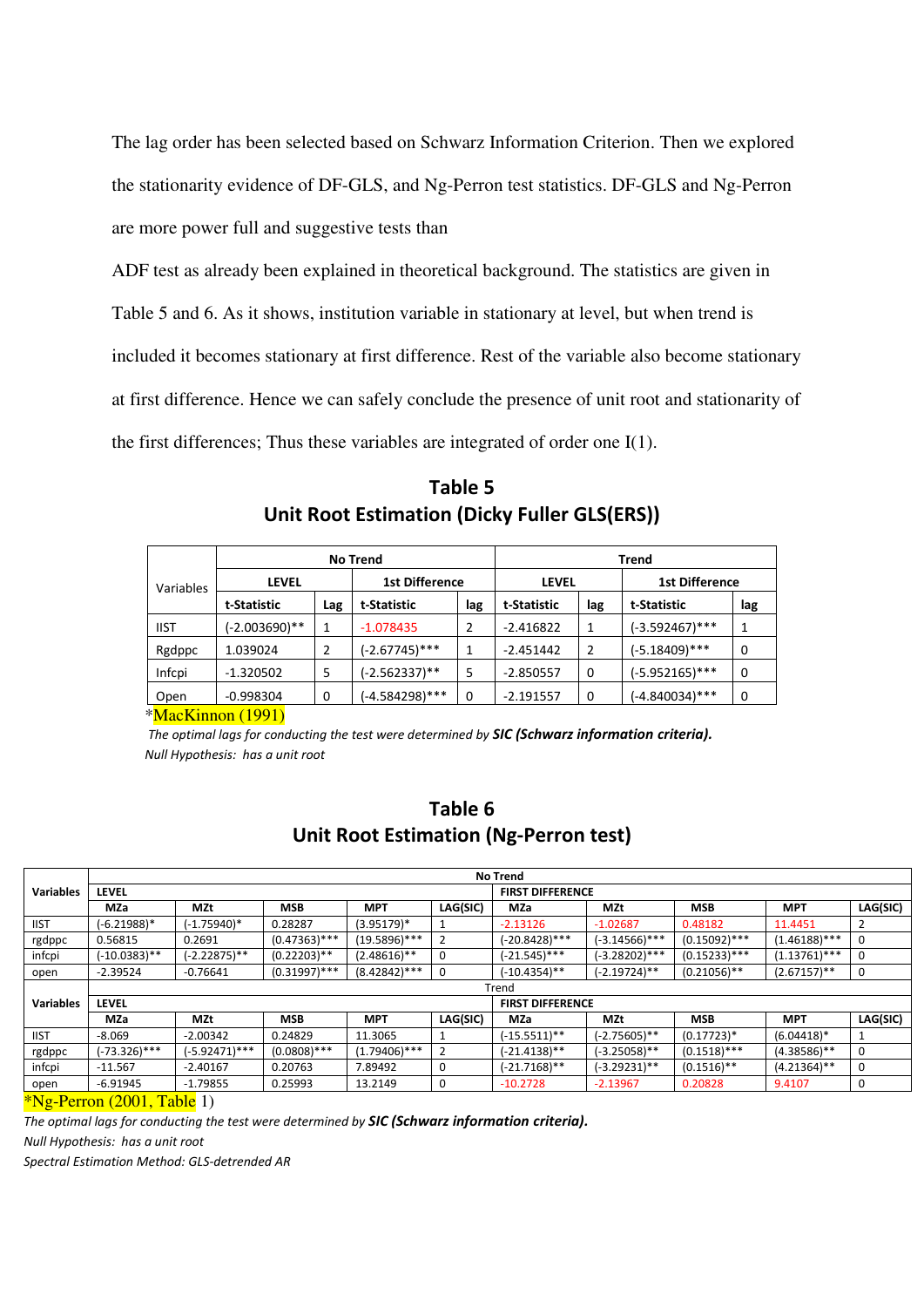Given the common integration properties of variables under consideration the next stage to test the presence of multilevel cointegration in the multi dimensional VAR model (RGDPPC,IIST,INFCPI and OPEN) by employing the johansen(1988) and johansen and juselius(1990) procedure using the trace statistic and maximal eigenvalue test. The results of the cointegration tests are given in Table 7. There is evidence that the results are often sensitive to choice of lag lengths. In literature there exist a number of suggested methods for choosing the lag orders. Here an Akaike information criterion table 8 has been used**.** This suggests two lags of each variable.

| Null         |     |            | Trace                    | Max-Eigen                | Result at 5% level of |
|--------------|-----|------------|--------------------------|--------------------------|-----------------------|
| Hypothesis   | Lag | Eigenvalue | Statistic() <sup>1</sup> | Statistic() <sup>1</sup> | both statistics       |
| $r = 0^*$    |     | 0.904324   | $(97.11535)$ ***         | $'46.93567$ )***         | co-integrated         |
| $r \leq 1^*$ |     | 0.74257    | $(50.17968)$ ***         | $(27.14016)$ ***         | co-integrated         |
| $r \leq 2$   |     | 0.507191   | 23.03952)***             | $(14.15267)^*$           | not co-integrated     |
| $r \leq 3^*$ | ົ   | 0.358755   | 8.886859)***             | 8.886859)***             | co-integrated         |

**Table 7**  *Johansen's Test For Multiple Cointegration Vectors*

*\* denotes rejection of the hypothesis at the 0.05 level and both tests*

*<sup>1</sup>MacKinnon-Haug-Michelis (1999) p-values* 

| Log likelihood     | -113.7897 | $-85.81825$ |
|--------------------|-----------|-------------|
| Akaike information |           |             |
| criterion          | 13.50379  | 12.98183    |
| Schwarz criterion  | 14.89648  | 15.17244    |

| Table 8                              |  |
|--------------------------------------|--|
| Lag order selection criteria for VAR |  |

The λtrace statistic indicating that there exist four cointegrating vector, with null hypothesis of no, one, two and three cointegration among the variables, the trace statistic cointegrating vector exceeds the 99 per cent critical value of the λtrace statistic (critical value is 30.45), it is possible to reject the null hypothesis, in the favour of the general alternative r≥3 (Table 6). Similarly, On the other hand, λmax statistic reject the null hypothesis as the calculated value λmax in null hypotheses of no, one and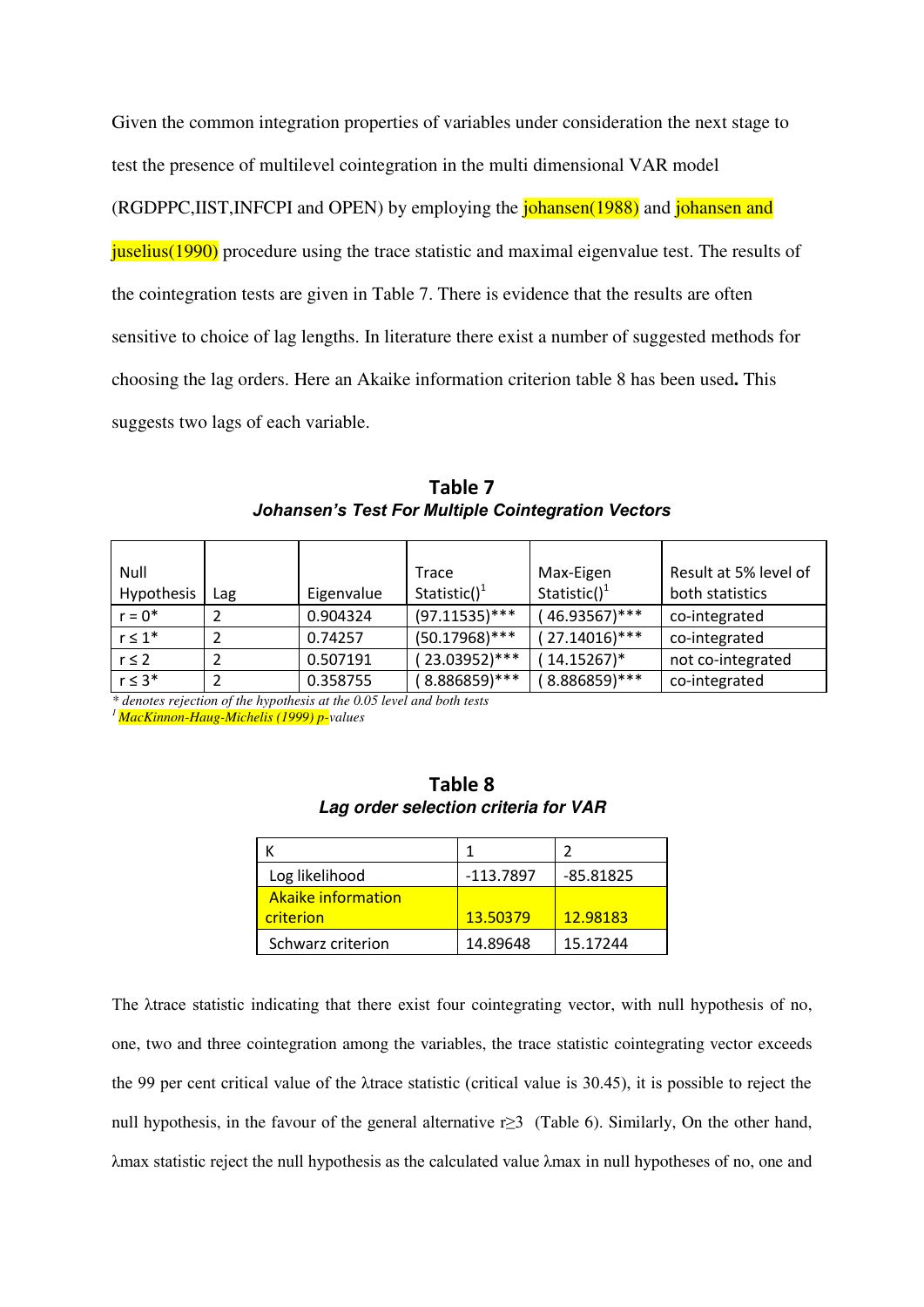three conintegration exceeds the 99 per cent critical value (23.65). λmax in null hypotheses of two cointegration exceed 90 per cent critical value. The finding of cointegration has several implications. First, the presence of cointegration vectors shows that there exists a long run relationship between the variables. Second, this evidence of cointegration between these variables rules out spurious correlations and also implies at least one direction of Granger causality. The Normalized Cointegration vector in Table 9 indicates that there is a long run positive relationship between institutions and growth. Also there is a positive relationship between openness and growth, and negative relationship between inflation and growth as expected.

**Table 9 Normalized Co-integration vector** 

| <b>RGDPPC</b> |          | $IIST_{t-1}$              | $INFCPIt-1$                 | $OPEN_{t-1}$                  |
|---------------|----------|---------------------------|-----------------------------|-------------------------------|
|               | 4504.567 | -1830.188<br>$(-0.85794)$ | 110.5259<br>$(8.72397)$ *** | -226.5489<br>$(-13.2214)$ *** |
|               |          |                           |                             |                               |

t-stats in parentheses

\*\*\* significant at 1% level

Regression analysis deals with dependence of one variable on the other variables; it does not necessarily imply causation. In other words existence of a relationship between variables does not prove causality or direction of influence. Engle and Granger (1987) demonstrated that once a number of variables are found to be cointegrated, there always exists a corresponding error correction representation which implies that changes in the dependent variable are a function of level of disequilibrium in the cointegration relation (capture by the error-correction model) specifies that the first differences of all I(1) variables are function of the lagged differences of all these terms in addition to lagged equilibrium error terms. In this respect, since the error-correction term is stationary, all variables in this model are also stationery. This implies that OLS standard errors will also consistent and efficient.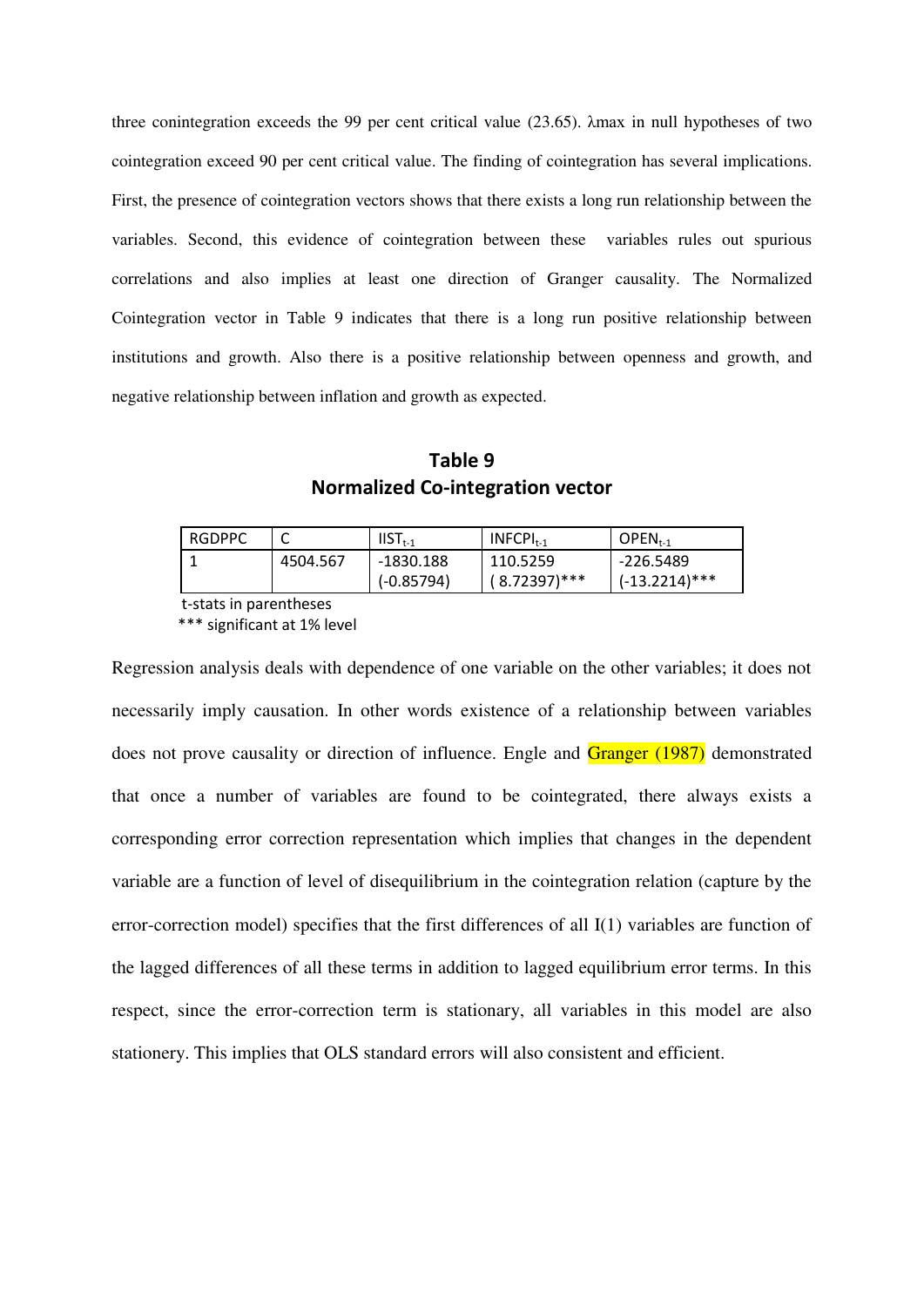| <b>Dependent Variable</b>         | <b>∆RGDPPC</b> (Eq. 1)                     | ΔΙΙST (Eq. 2) |  |
|-----------------------------------|--------------------------------------------|---------------|--|
| <b>Independent Variables</b>      | Coeficients, (t-Statistics in paranthesis) |               |  |
| $ECT_{t-1}$                       | $-0.20042$                                 | 1.54E-05      |  |
|                                   | $[-7.08614]$ ***                           | [0.89197]     |  |
| $\triangle$ RGDPPC <sub>t-1</sub> | $-0.133217$                                | 0.0000436     |  |
|                                   | $[-0.84784]$                               | [0.45390]     |  |
| $\triangle$ RGDPPC <sub>t-2</sub> | 0.124019                                   | 0.0000695     |  |
|                                   | [0.65149]                                  | [0.59693]     |  |
| $\Delta$ IIST <sub>t-1</sub>      | $-650.6761$                                | 0.353231      |  |
|                                   | $[-1.23986]$                               | [1.10063]     |  |
| $\Delta$ IIST <sub>t-2</sub>      | 646.2234                                   | $-0.000614$   |  |
|                                   | [1.65096]                                  | $[-0.00256]$  |  |
| $\Delta$ INFCPI <sub>t-1</sub>    | 14.76375                                   | 0.000721      |  |
|                                   | $[3.09334]$ **                             | [0.24702]     |  |
| $\Delta$ INFCPI <sub>t-2</sub>    | 5.739393                                   | $-0.005459$   |  |
|                                   | [1.35058]                                  | $[-2.10060]*$ |  |
| $\triangle$ OPEN <sub>t-1</sub>   | -36.93979                                  | 0.00376       |  |
|                                   | $[-4.49780]$ ***                           | [0.74861]     |  |
| $\triangle$ OPEN <sub>t-2</sub>   | $-28.09337$                                | 0.008295      |  |
|                                   | $[-4.46130]$ ***                           | $[2.15413]*$  |  |
| $\mathsf{C}$                      | 91.78006                                   | $-0.012028$   |  |
|                                   | $[6.44991]$ ***                            | $[-1.38223]$  |  |
| R-squared                         | 0.894539                                   | 0.540216      |  |
| Adj. R-squared                    | 0.799623                                   | 0.126411      |  |
| F-statistic                       | 9.424608                                   | 1.305483      |  |
| Log likelihood                    | $-87.92084$                                | 60.06964      |  |
| <b>Akaike AIC</b>                 | 9.792084                                   | $-5.006964$   |  |
| Schwarz SC                        | 10.28995                                   | $-4.509097$   |  |
| Durbin-Watson                     | 2.324982                                   | 1.635949      |  |
| stat                              |                                            |               |  |

### **Table 10 Vector Error Correction Models**

From the estimated results reported in  $Table 10$ , it is evident from the table that error correction term is only significant in equation (1). So Institutional quality Granger causes growth in the long run. The error correction term is not significant in equation (2). Thus, Growth does not cause institutional quality in long run. The results indicate that the long run causality between growth and institutions is uni-directional: There is only one-way long run causality from institutions to growth; however, no long run causality, in the Granger sense,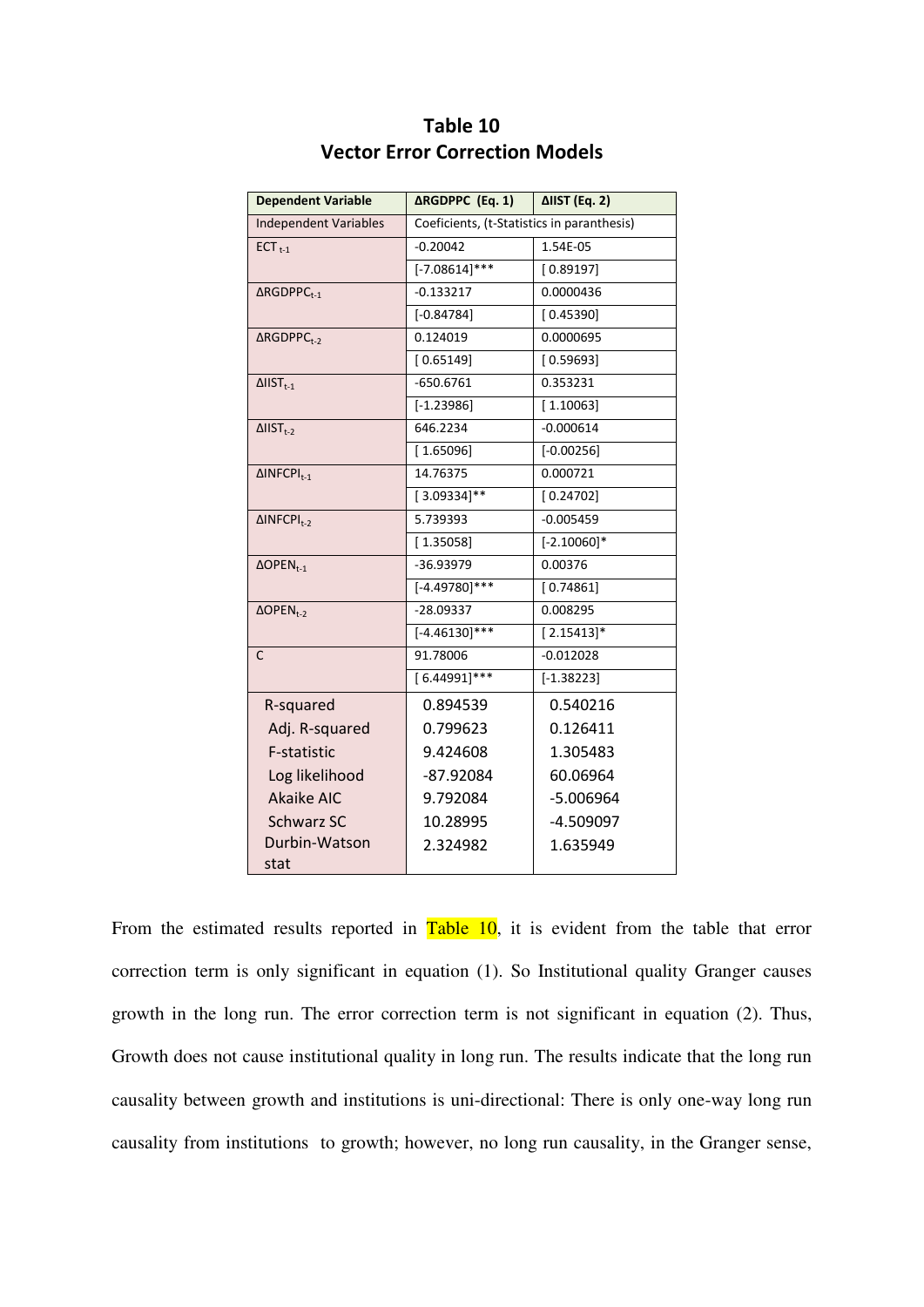was found in opposite direction. This indicates that institutions causes economic growth in Pakistan.

To determine the dunamics of shrot run causality, we took F-statistic or Wald test of sum of lags of explanatory variables in the model The results of bivariate Granger causality tests are in Table 11.

**Table 11 Summary of Bi-variate Granger causality tests** 

| <b>F</b> Statistics<br>Dependent<br>Variable<br>ΔYRGDPPC2 <sub>t-n</sub><br>$\Delta$ IIST <sub>t-n</sub> |          |             | Coeficient and t-Statistics |             |                  |
|----------------------------------------------------------------------------------------------------------|----------|-------------|-----------------------------|-------------|------------------|
|                                                                                                          |          | $ECT_{t-1}$ |                             |             |                  |
|                                                                                                          |          |             |                             |             |                  |
| YGDPPC2                                                                                                  |          | 1.716399    | $(50.21337)$ ***            | $-0.201146$ | $[-7.05326]$ *** |
| Δ IIST                                                                                                   | 0.395241 |             | 0.795603                    | 0.000066    | [0.87015]        |

The estimated F Statistics of joint test shows that lags of Institutions are insignificant in growth equation (1) equation and lags of growth are also insignificant in institutions equation (2). Thus there is no short run causality from institutions to growth and vice versa.

# **Table 12 Diagnostic Tests**

| <b>VEC Models</b>               | E(1)               | E(2)                |  |
|---------------------------------|--------------------|---------------------|--|
|                                 | $\triangle$ GDPPC  | Δ IIST              |  |
| Functional Form <sup>1</sup>    | 0.352350 (0.5674)  | 1.185570 (0.3045)   |  |
| Autocorrelation                 | 5.503359 (0.3201)  | 0.437426 (0.8352)   |  |
| Normality <sup>3</sup>          | 1.197621(0.549465) | 0.886806 (0.641848) |  |
| Heteroskedasticity <sup>4</sup> | 1.890833 (0.1675)  | 1.322892 (0.3331)   |  |
|                                 |                    |                     |  |

<sup>1</sup> Ramsey RESET Test

2 Breusch-Godfrey Serial Correlation LM (langrene Multiplyer) Test *F*statistic (for the joint significance of all lagged residuals) with 9 lag inclusion based on AIC <sup>3</sup>Jarque-Bera(JB) Residual Normality Tests.

4 Breusch-Pagan-Godfrey test

Diagnostic tests for serial correlation, heteroscedisticity and functional form are conducted and the results are shown in Table 12. These tests show that short run model passes through all diagnostic tests. The results also indicated that there is no evidence of serial correlation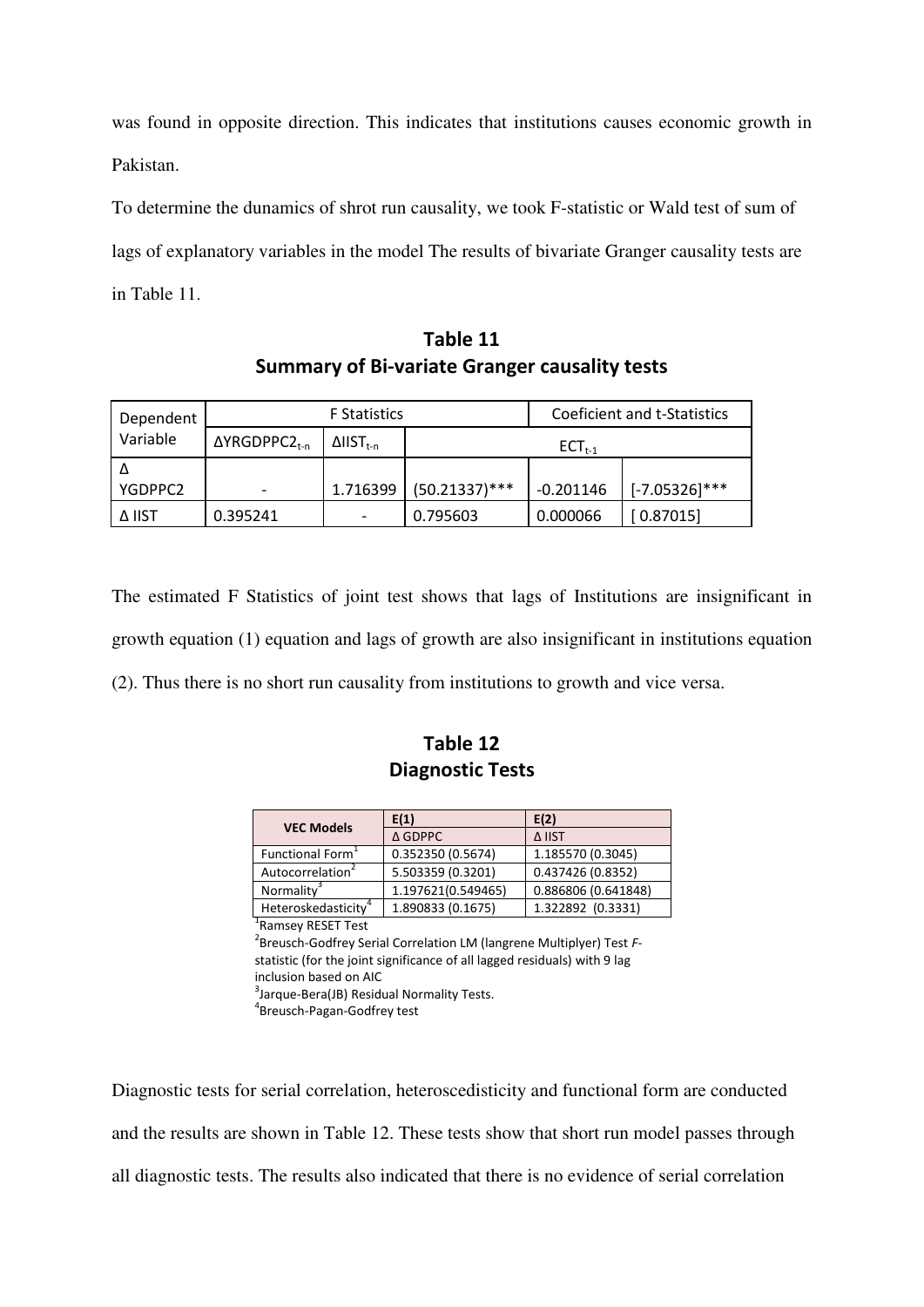among variables because functional form of model is well specified and there is no evidence for white heteroscedisticity as in each case the null hypothesis could not be rejected at conventional 5% level of significance, implying thereby that our results are statistically free from any specification problems.

# **6. Conclusion**

In this paper, we have examined the question of whether Quality of institutions, Grangercause economic growth or *vice versa*. This paper has examined the long run relationship between institutions and growth in Pakistan using annual data for the period 1984-2006. The empirical investigation consists of: (1) the application of cointegration analysis to ascertain the long run relationship between institutions and growth (2) the determination of the direction of causality among the variables in the context of vector error correction model. Our results indicate that institutions and growth are cointegrated and thus exhibit a reliable long run relationship. The results indicate that the causality between institutions and growth is **uni-directional**: There is only one-way long run causality from institutions to growth; however, no long run causality, in the Granger sense, was found in opposite direction. Similarly, there is no short run causality from institutions to growth and vice versa. The most important implication of our findings is a policy recommendation: If policy makers want to promote growth, then attention should be focused on long run policies, for example the creation of sound political and social institutions that minimize rent seeking opportunities and reduce risk of doing businesses. However its positive impact could be felt in long run, as in short run, it could cause adverse impact in form of curbing opportunities of rent seekers. However the notion of increased economic growth would lead to strong institutions in long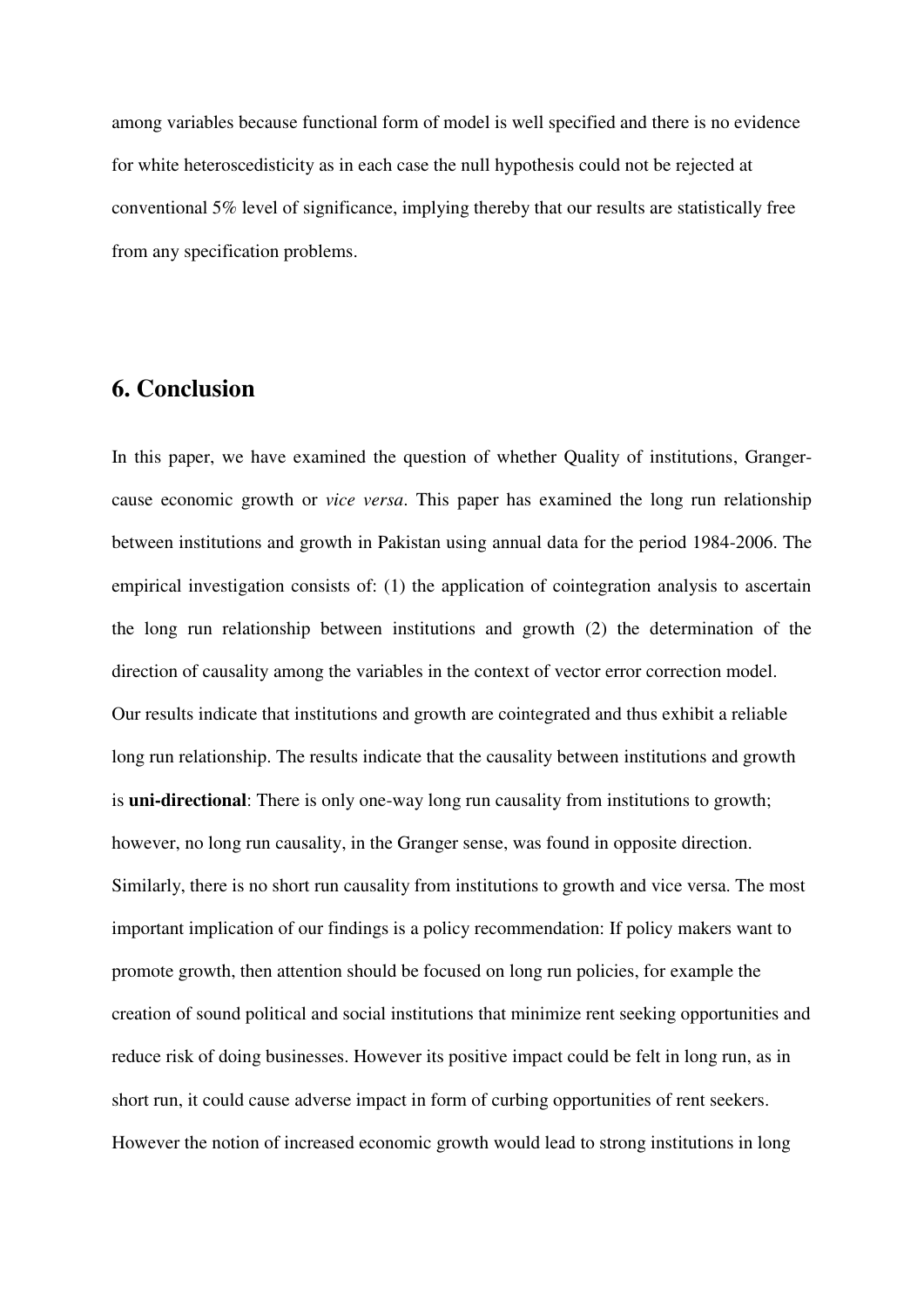run cannot be accepted. Hence sustainable growth could only occur in the ambit of sound social and political institutions. As in their absence, even best policies for development and attracting investment might fail as no incentive can balance the huge business risk that could arise if property rights are not secured and contract enforcement is week. Also menses of corruption and nepotism divert any policy incentives given to entrepreneurs towards rent seekers making economy stuck in structural rigidities making any policy ineffective.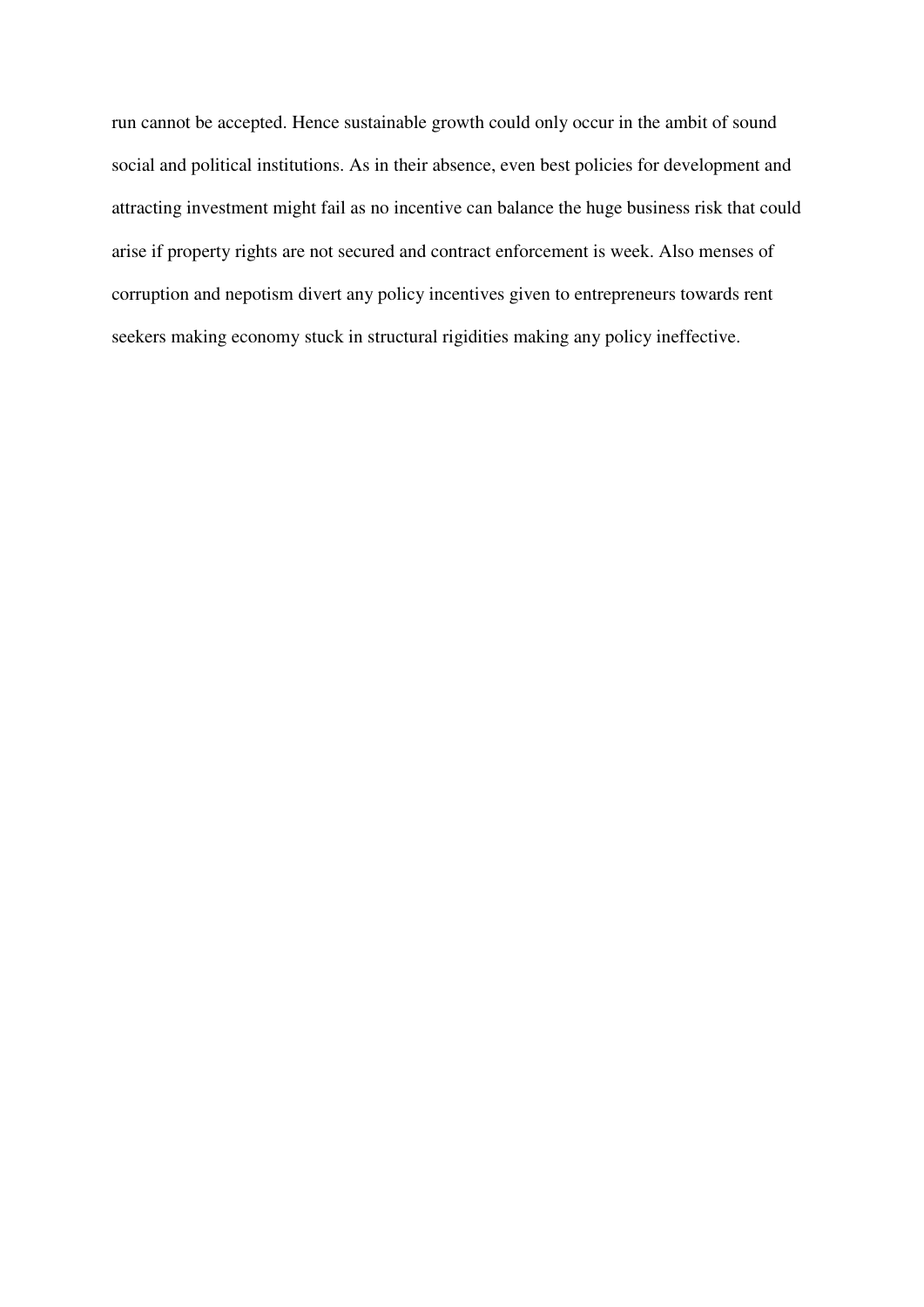# **References**

Acemoglu Daron, Johnson S. and Robinson J. A. 2001. "The Colonial Origins of Comparative Development: An Empirical Investigation." American Economic Review 91:1369-1401.

Acemoglu Daron, Johnson S. and Robinson J. A. 2002. "Reversal of Fortune: Geography and Institution in the Making of the Modern World Income Distribution." Quarterly Journal of Economics 117:1231-1294.

Acemoglu Daron, Johnson S. and Robinson J. A. 2005. "Institutions as the Fundamental Cause of Long-Run Growth" in (eds), "Handbook of Economic Growth." Ed. Aghion P., Durlauf S. Amsterdam:Elsevier 385-472.

Acemoglu Daron, Johnson, S. and Robinson J.A. 2000. "The colonial origins of comparative development." American Economic Review 91(5):1369–1401.

Acemoglu, Daron. and Johnson, S. 2005. "Unbundling Institutions." Journal of Political Economy 113: 949-95.

Ahmed.S. 2001. "Poverty Reduction and Governance in South Asia." *Mahbub ul Haq Human Development Review* 1:1.

Barro, R. J. 1997. "Determinants of economic growth: a cross-country empirical study." Development Discussion Paper No. 579, Harvard Institute for International Development.

Barro, R. J. 2000. "Inequality and growth in a panel of countries." Journal of Economic growth 5(1):5–32.

Dejong, D.N., Nankervis, J.C., Savin, N.E. 1992. "Integration Versus Trend Stationarity in Time Series." Econometrica 60:423-33.

Dickey, D. and Fuller, W.A. 1979. "Distribution of the Estimates for Autoregressive Time Series with Unit Root." Journal of the American Statistical Association 74:427-31 (June).

DRI/McGraw-Hill. 1998.(Ch. 5) "An Agenda for Effective Governance". in "*Enterprise 2010: Realising Pakistan's Full Potential"*. l Lexington, MA:DRI/McGraw-Hil

Easterly, William. 2003. "The Political Economy of Growth Without Development: A Case Study of Pakistan" in "In Search of Prosperity: Analytical Narratives of Growth", ed. Dani Rodrik, Princeton University Press

Easterly, W. and Levine, R. 2002. "Tropics, Germs, and Crops: How Endowments Influence Economic Development." mimeo, Centre for Global Development and Institute for International Economics.

Engle and Granger, C. 1987. "Cointegration and Error correction: Representation, Estimation and Testing". Econometrica 55:251-76.

Fernandes Ana Margarida and Aart Kraay. 2007."Property Rights Institutions, Contracting Institutions, and Growth in South Asia: Macro and Micro Evidence." In "South Asia: Growth and regional integration" ed Ahmed Sadiq, Ghani Ejaz. New Delhi: MACMILLAN

Frye T. and Shleifer A. 1997. "The Invisible Hand and the Grabbing Hand." American Economic Review Papers and Proceedings 87: 354--58.

Gelos, Gaston, and Shang-Jin Wei. 2002. "Transparency and International Investor Behavior." NBER Working Paper No. 9260:1–36, October.

Granger, C.W.J. 1986. "Developments in the Study of Cointegrated Economic Variables." *Oxford Bulletin of Economics and Statistics* 48:213-228.

Granger, C.W.J. 1988. "Some Recent Developments in a Concept of Causality." *Journal of Econometrics* 39:199-211.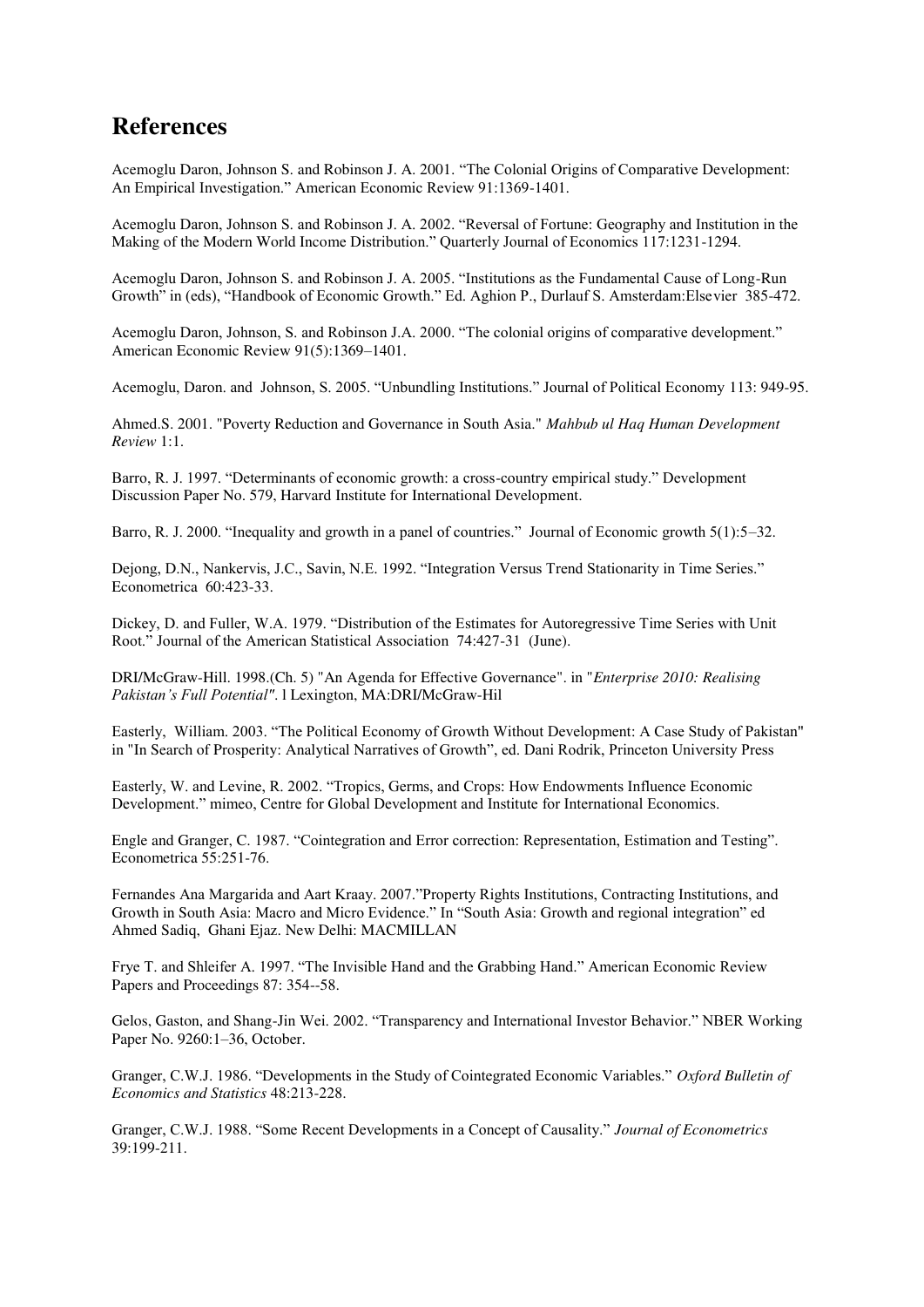Haq. Rashida and Zia. Uzma. 2009. "Does Governance Contribute to Pro-poor Growth? Evidence from Pakistan." PIDE Working Papers no. 2009:52, Islamabad:Institute of Development Economic.

Harris, R., Sollis, R., 2003. "Applied Time Series Modeling and Forecasting." West Sussex: Wiley.

Hassan, Mian Tayyab. 2002. "Governance and Poverty in Pakistan".MIMAP Technical Series, No.13, Pakistan Institute of Development Economics. Islamabad.

Heston Alan, Summers Robert and Aten Bettina. 2009. "Penn World Table Version 6.3." Center for International Comparisons of Production, Income and Prices at the University of Pennsylvania, (August).

Heston Alan, Summers Robert and Aten Bettina. 2009. "Penn World Table Version 6.3." Center for International Comparisons of Production, Income and Prices at the University of Pennsylvania (August)

Hussain, I. 1999. "*Pakistan: The Economy of an Elitist State*." Karachi: Oxford University Press.

Jalilian Hossein, Kirkpatrick Colin and Parker David. 2007. "The Impact of Regulation on Economic Growth in Developing Countries: A Cross-Country Analysis." World Development 35(1):87–103

Johansen, S. 1988. "Statistical Analysis of Cointegrating Vectors." *Journal of Economics Dynamics and Control* 12(2): 231-54.

Johansen, S. and Juselius. 1990. "Maximum Likelihood Estimation and Inference on Cointegration With Applications the Demand for Money." Oxford Bulletin of Economics and Statistics 52(2):169-210.

Johnson S., Kaufmann D. and Zoido-Lobaton P. 1998. "Government in Transition: Regulatory Discretion and the Unofficial Economy." The American Economic Review 88: 387-392.

Kauffman Daniel., Kraay Aart., & Mastruzzi Massimo. 2005. "Governance matters IV: Governance indicators for 1996–2004." World Bank Policy Research, May.

Kauffman, Daniel, and Kraay, Aart. 2002. "Growth without governance." Mimeo, Washington, DC: World Bank.

Kirkpatrick C., Parker D. and Zhang Y. 2006. "Foreign direct investment in infrastructure: Does regulation make a difference?" Transnational Corporations 15(1), April

Knack, S. and Keefer, P. 1995. "Institutions and Economic Performance: Cross Country Tests Using Alternative Institutional Measures" Economics and Politics 7:207-22

Lucas R. E. 1988. "On mechanism of economic planning." Journal of Monetary Economics 21(1): 3–42.

Mackinnon, J.G. 1991. "Critical values for Cointegration Tests." in "*Long-Run Economic Relationships: Readings in Cointegration."* eds. R.F. Engle and C.W.J.Granger Oxford:Oxford University Press: chapter 13.

MacKinnon, James G., Alfred A. Haug, and Leo Michelis. 1999. "Numerical Distribution Functions of Likelihood Ratio Tests for Cointegration." *Journal of Applied Econometrics* 14:563-577.

Mahbub ul Haq Human Development Centre. 1999. "Human Development in South Asia: "The Crisis of Governance." Pakistan:Mahbub ul Haq Human Development Centre and the Oxford University Press.

Mauro, P. 1995. "Corruption and growth" Quarterly Journal of Economics 110:681-712.

Méon Pierre-Guillaume and Sekkat, K. 2004. "Does the Quality of Institutions Limit the MENA"s Integration in the World Economy?" The World Economy 27:1475-1498.

Méon, Pierre-Guillaume and Laurent Weill. 2006. "Does Better Governance Foster Efficiency? An Aggregate Frontier Analysis." Economics of Governance 6(1): 75-90.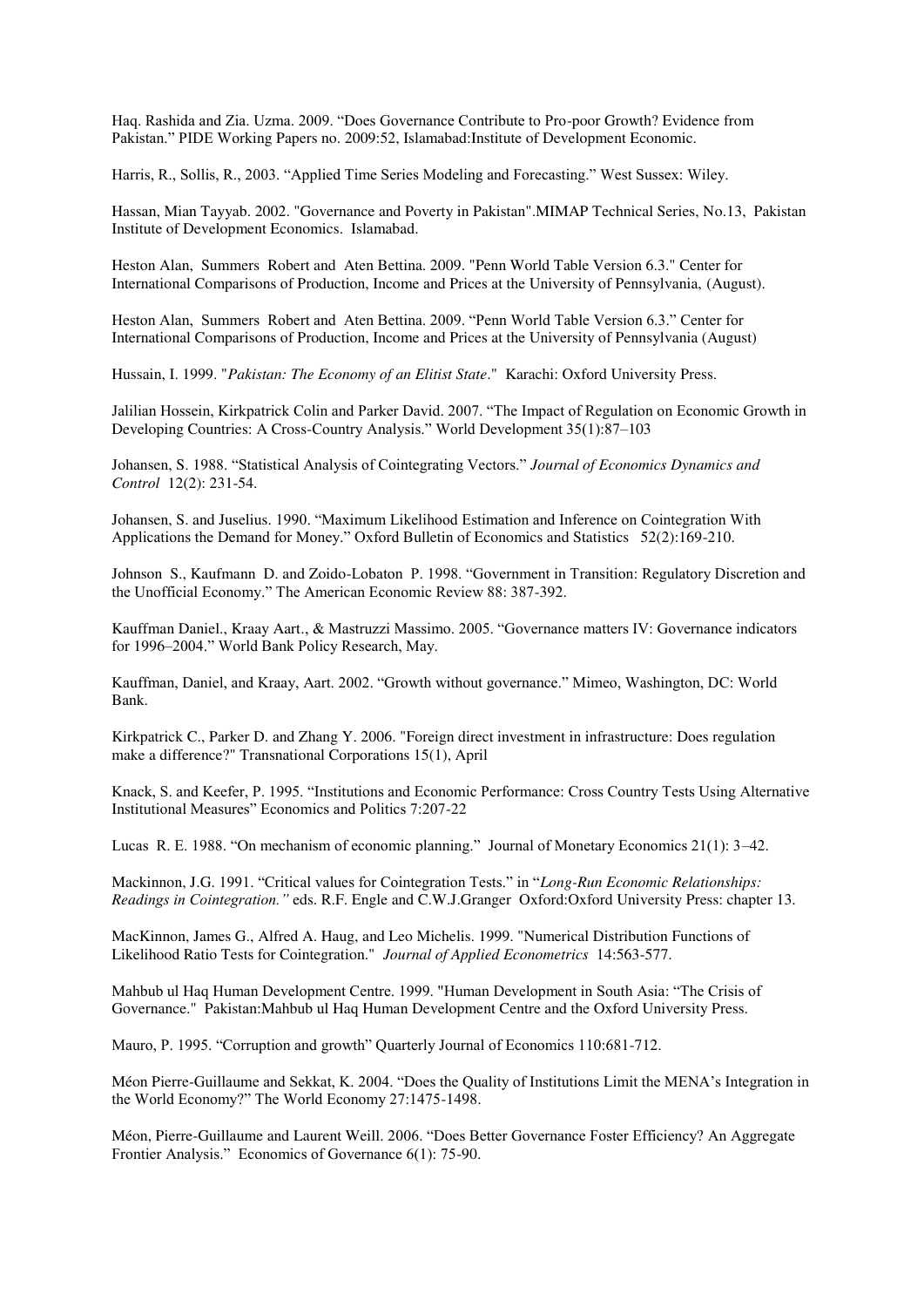Ng, Serena and Pierre Perron. 2001. "Lag Length Selection and the Construction of Unit Root Tests with Good Size and Power." *Econometrica* 69(6):1519-1554

North D. C. 1990. "Institutions, institutional change and economic performance." Cambridge, MA: Cambridge University Press, New York

North D. C. 1981. "Structure and Change in Economic history." New York : Norton.

North D. C., Thomas R. P. 1973. "The Rise of the Western World. A New Economic History." Cambridge, MA:Cambridge University Press.

Olson M., Sarna N., and Swamy A. V. 1998. "Governance and growth: A simple hypothesis explaining crosscountry differences in productivity." Mimeo: Centre for Institutional Reform and Informal Sector (IRIS), University of Maryland.

Pakistan, Government of .1999. "*Strategy for Improving Governance."* Islamabad: Planning Commission.

Putnam R.D., Leonardi R., Nanetti R.Y. 1993. "Making Democracy Work: Civic Traditions in Modern Italy." Princeton: Princeton University Press.

Reisen, Helmut and Marcelo Soto. 2001. "Which Types of Capital Inflows Foster Developing-Country Growth?" International Finance 4(1):1–14, Spring.

Rodrik D., Subramanian A., and Trebbi F. 2004. "Institutions rule: the primacy of institutions over geography and integration in economic development." Journal of Economic Growth 9(2):131–165.

Rodrik, D. and Subramanian, A. 2003. "The primacy of institutions." Finance and Development. 40:31-34.

Romer Paul, M. 1986. "Increasing returns and long-run growth." Journal of Political Economy 94(5):1002– 1037.

Sachs, Jeffrey. D., and Warner, A. M. 1995. "Economic reform and the process of global integration." Brookings Paper in Economic Activities 1:1–95.

Schleifer A. and Vishney R.W. 1993. "Corruption." Quarterly Journal of Economics 108:599-617.

Schleifer A. and Vishney R.W. 1994. "Politicians and Firms." Quarterly Journal of Economics 109:995-1025.

Shafique, Saima and Haq, Rashida. 2006. "Governance and Income Inequality." The Pakistan Development Review 45( 4): 751–760 (Winter)

Siddiqui, Danish, Ahmed and Ahmed, Masood, Qazi. " Does Institutions effect growth in Pakistan? An Empirical investigation." Unpublished Manuscript.

Smarzynska, Beata, K. and Shang-Jin Wei. 2000. "Corruption and Composition of Foreign Direct Investment: Firm-Level Evidence." NBER Working Paper No. 7969:1–24, October.

Solow R. M. 1956. "A contribution to the theory of economic growth." Quarterly Journal of Economics 70: 65– 94.

Soto H. de. 1989. "The Other Path: The Invisible Revolution in the Third World." New York: Harper & Row Publishers.

Soto H. de. 2000. "The Mystery of Capital: Why Capitalism Triumphs in the West and Fails Everywhere Else." New York: Basic Books.

SPDC Social Policy and Development Centre. 2000. "*Social Development in Pakistan— Annual Review 1999: Towards Poverty Reduction."* Karachi: Social Policy and Development Centre and the Oxford University Press.